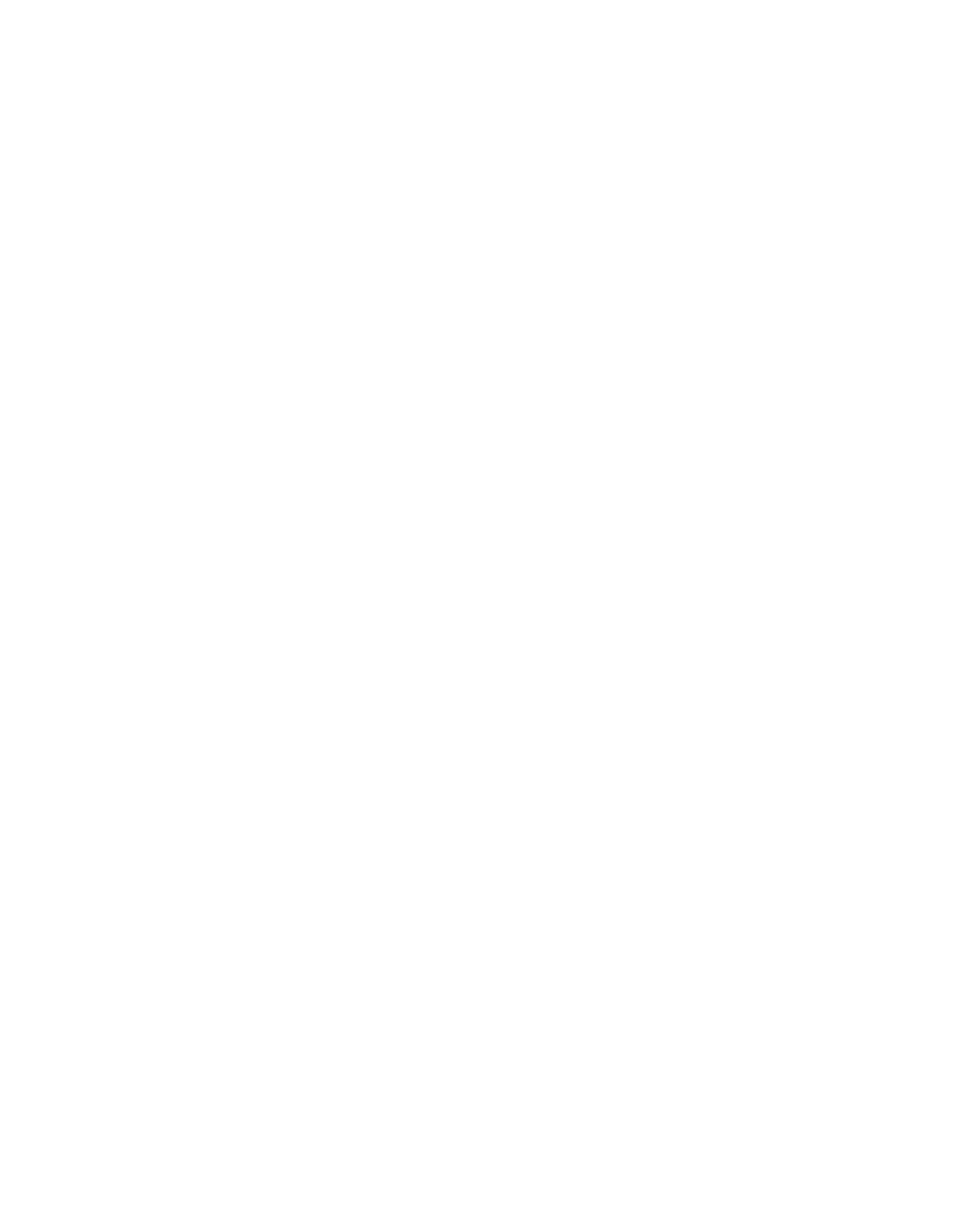# **HEC MONTRÉAL**

**Collusion in Public Procurement Auctions**

**By**

**Rui Shu**

# **Applied Economics**

*Thesis submitted for the degree of Master of Science in Applied Economics (M. Sc.)*

December 2019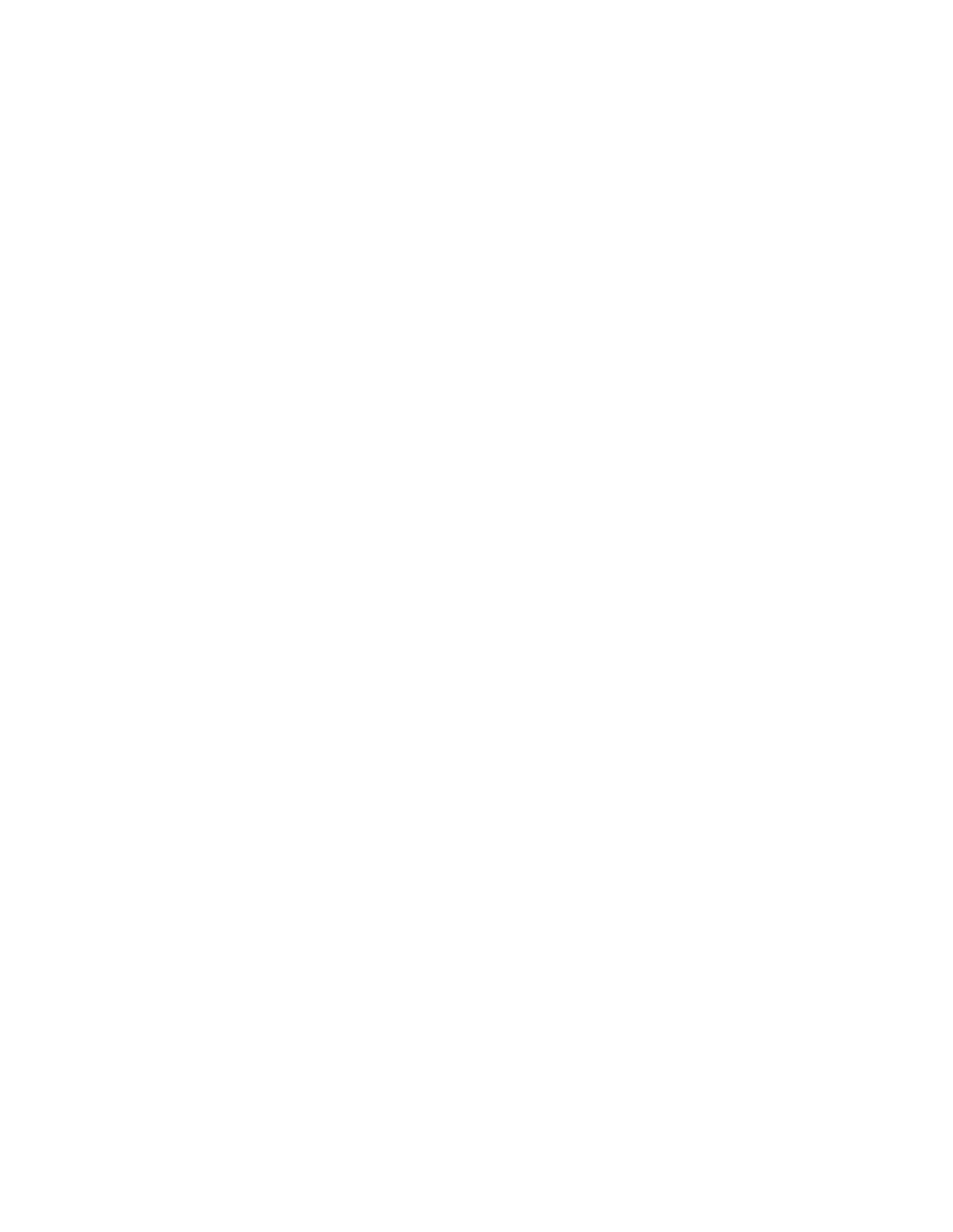#### **Abstract**

<span id="page-4-0"></span>We plan to analyze data from Montreal municipal tenders to analyze the effect of collusion on public procurement. Variation provided by the establishment and collapse of a cartel in Montreal's in the construction market following an anti-collusion investigation enables us to quantitatively test the effects of pricing coordination on the results of collusion. We plan to study the asphalt bid price change in three periods – before, during, and after – related to the cartel organization to analyze the markets. The collusion was reported to have been existing from 2000 to 2009 during which period significant price variation was observed. We analyzed descriptive statistics in terms of change in number of bidders, market share, winning price level and so on to know how the creation of cartel has impacted on the market.

**Keywords**: Collusion-proof auctions; asphalt; cartels; Marteau investigation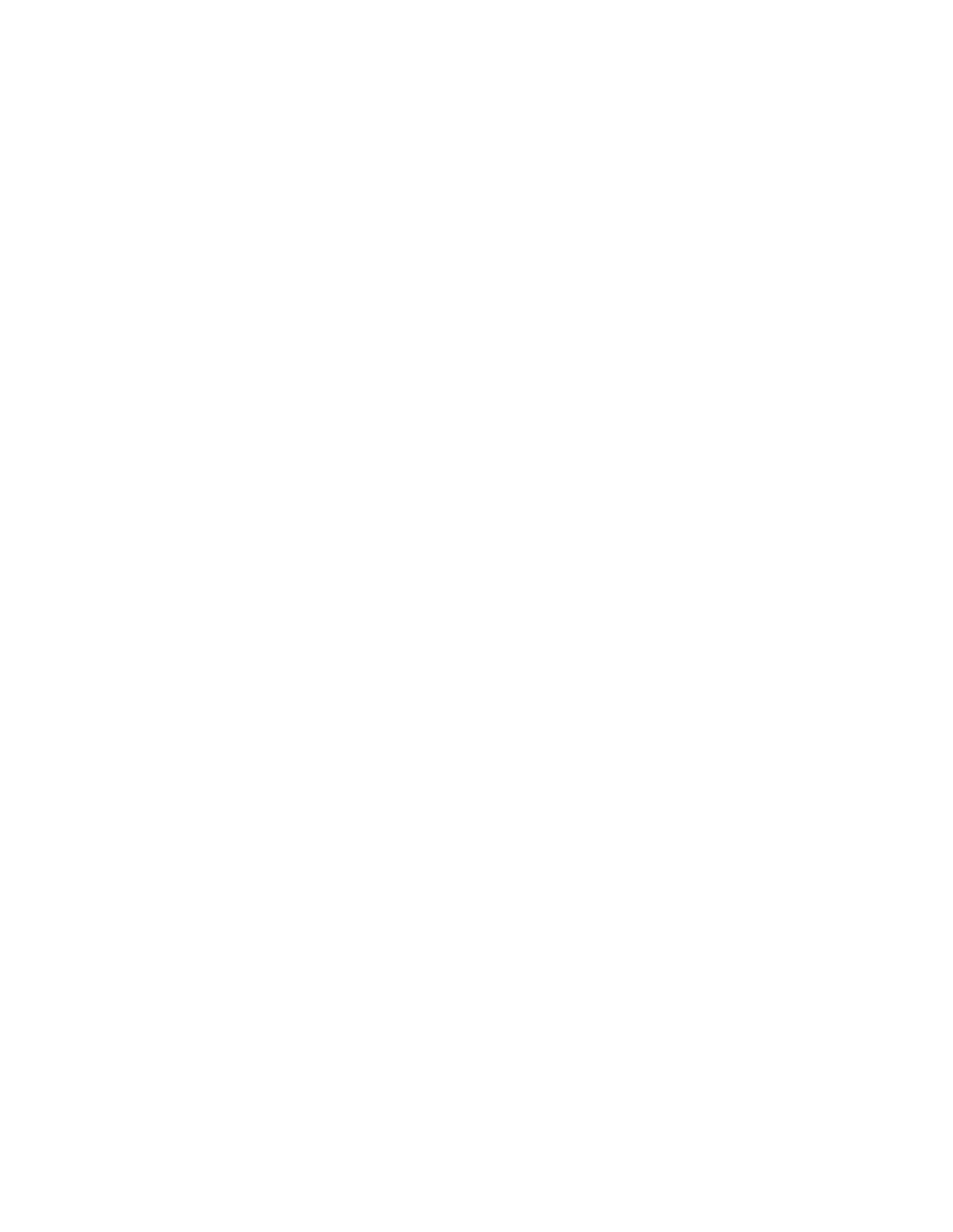# **Table of Contents**

<span id="page-6-0"></span>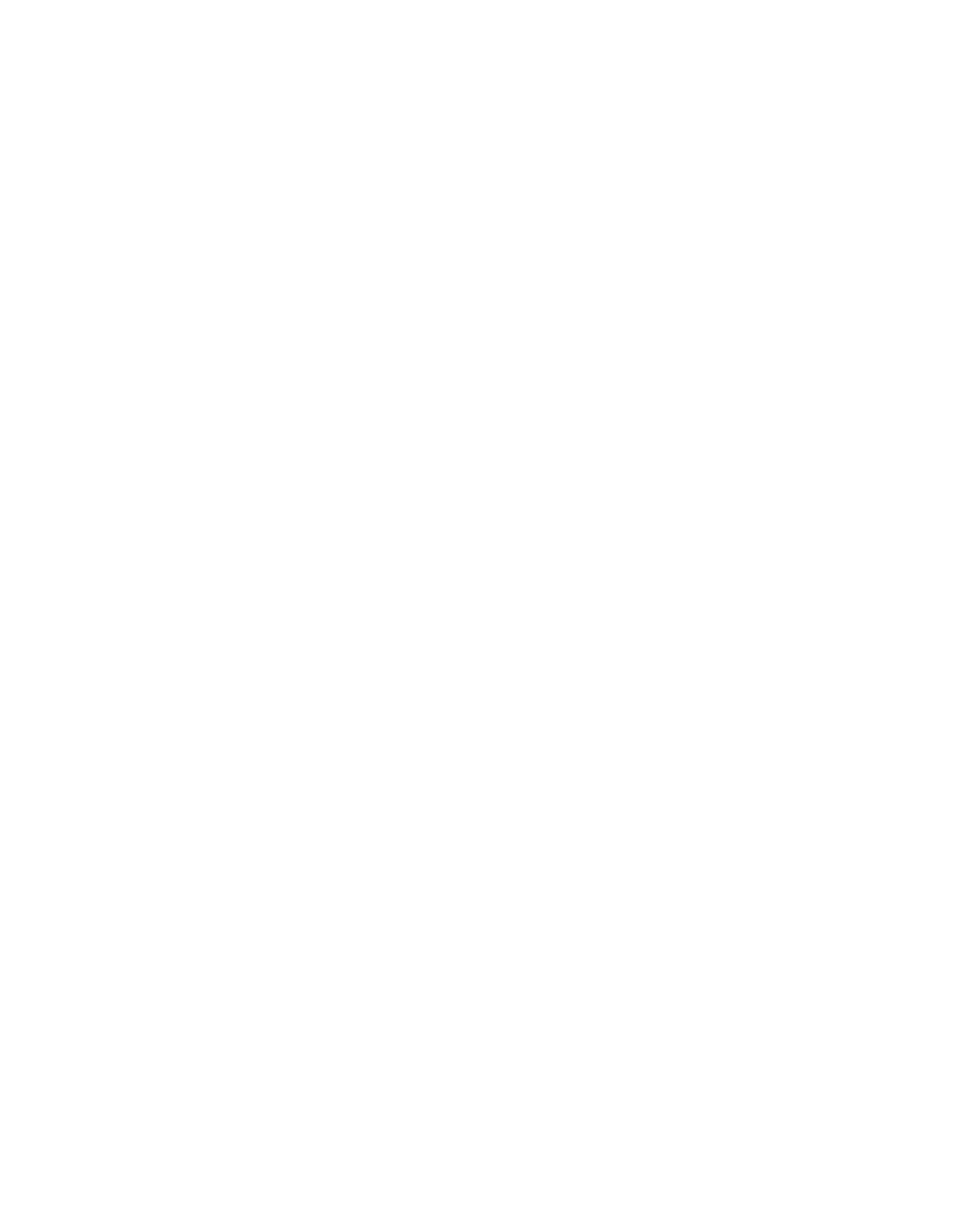# **List of Tables and Figures**

<span id="page-8-0"></span>

| Figure 2. Cartel vs Non-Cartel Market Share with Different Bid Value Sizes  23 -  |  |
|-----------------------------------------------------------------------------------|--|
|                                                                                   |  |
|                                                                                   |  |
|                                                                                   |  |
|                                                                                   |  |
|                                                                                   |  |
|                                                                                   |  |
|                                                                                   |  |
|                                                                                   |  |
|                                                                                   |  |
|                                                                                   |  |
|                                                                                   |  |
|                                                                                   |  |
| Table B6. Controlling for the contemporaneous and lagged price of crude oil  43 - |  |
|                                                                                   |  |
|                                                                                   |  |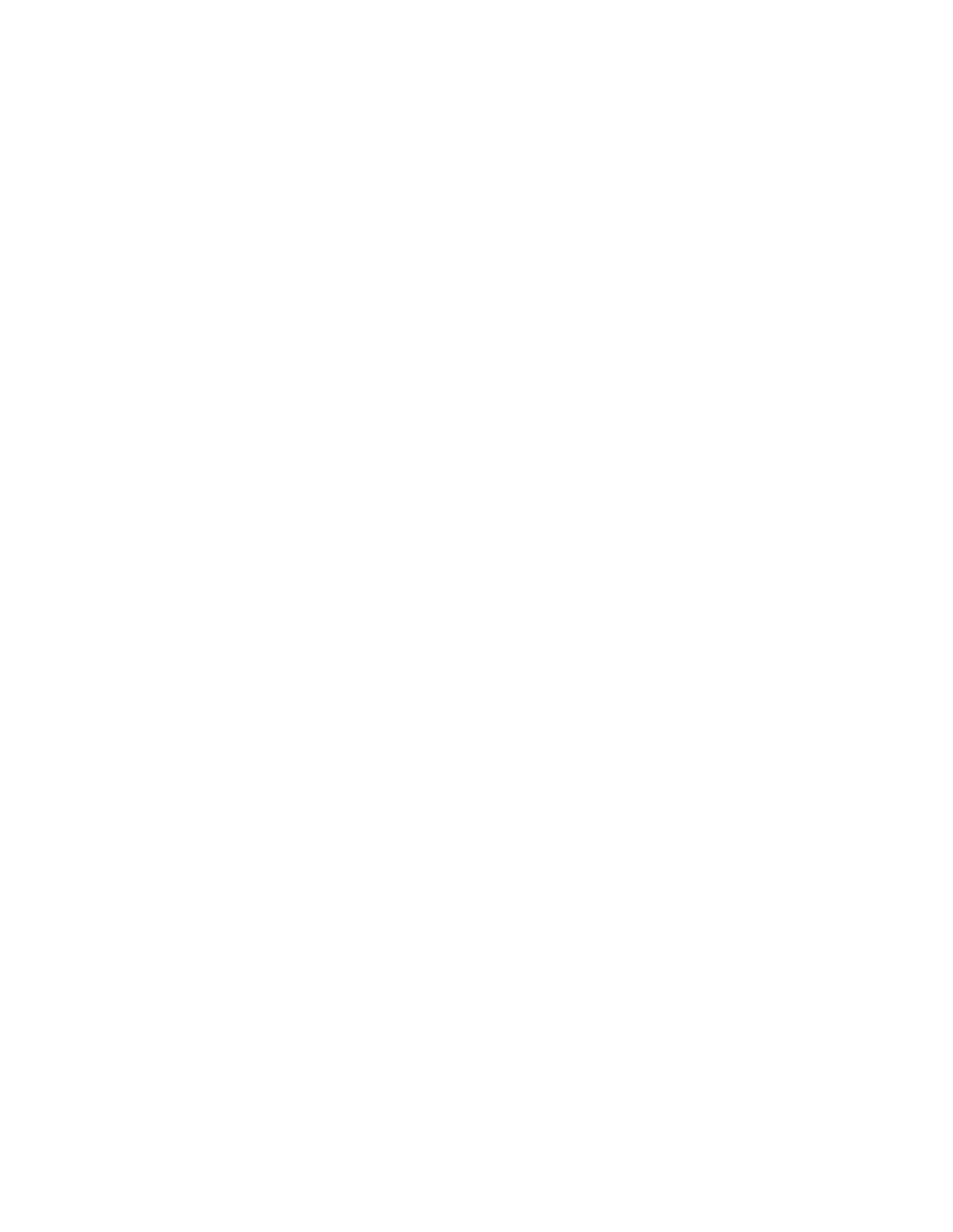#### **Acknowledgement**

<span id="page-10-0"></span>I would like to appreciate my thesis director Dr. Decio Coviello of the Applied Economics Department at HEC Montréal. Dr. Coviello is always there every time I had questions about my study. He gave me many important suggestions when I was unsure about my methodology.

Finally, I also want to express my gratitude to my professors who taught me and taught me during my M.Sc. study at HEC Montréal. Their supports helped me to build solid foundation of knowledge which served my study.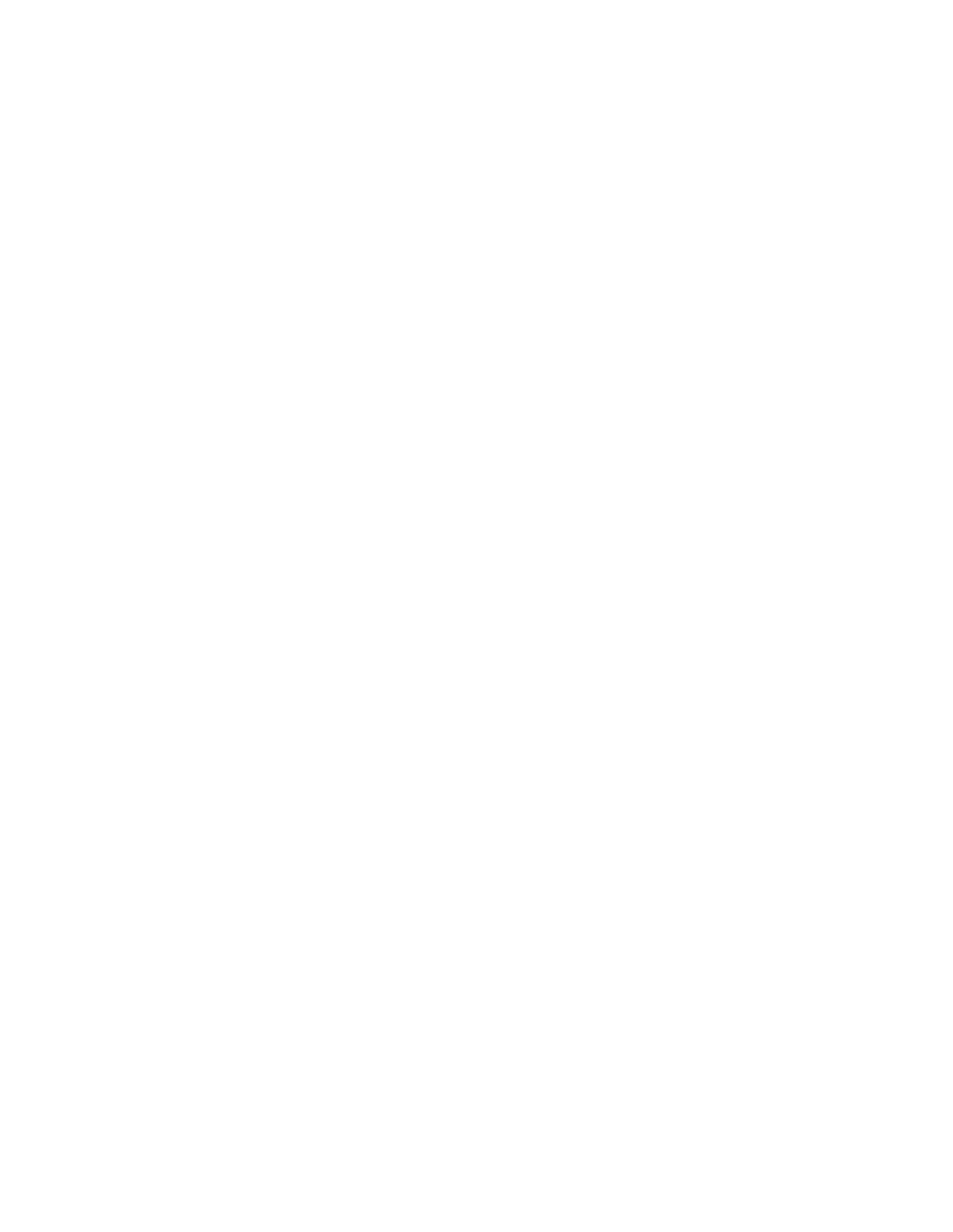#### **Introduction**

<span id="page-12-0"></span>Charbonneau Commission was a public inquiry initiated by Quebec provincial government to investigate price coordination and corruption related to tenders in public construction market. The first allegations against public contracting schemes of collusion and corruption started in 2007. It is however not until on March 2009 when Radio-Canada's TV show *Enquête* which unveiled and alleged the stealth embezzlement that has aroused public attentions of a much larger scale cartel in the industry. The report of Auditor General of Quebec highlighted a situation of "low competition and worrying costs"<sup>1</sup>. In response, the Quebec government, in October 22, 2009, initiated the *Opération Marteau* to oversee the investigation regarding individuals and organizations involved in the allegation.

This study is inspired by the research of Clark, Coviello, Gauthier, and Shneyerov (2018) which studied the impact of an investigation against local cartel activities in public procurement auctions in Montreal. Clark et al. (2018) scrutinized the variation of economic behaviors of firms in the asphalt market before and after the investigation to study the organization of cartels during the tender process. More specifically, their research focused on public procurement auctions in terms of construction raw material called by the *Direction de l'approvisionnement* under *Service de l'approvisionnement*, City of Montreal, between 2007 and 2013. It calls for tender regarding production of 10 types of raw material of asphalt in Montreal. The Final report of the Charbonneau Commission (2015) disclosed the collusive behaviors had penetrated into more public procurement in downflow markets. Cartel activities are also found existing in municipal auctions call for construction projects, such as road paving and construction.

This article has the purpose to study the impact of collusive behaviors in construction procurement auctions called by *Service des infrastructure, transport et environnement* for a time period from 1998 to 2012, which captures the variation introduced by the investigation (2009), as well as the creation of the cartel (2000). This article contributes to study the entire evolution of cartel, including a complete process of creation and collapse of cartel (from 1998 to 2012), which is a supplement to the study by Clark et al. (2018). The construction work tenders are more important in market size as compared to public procurement tenders, as from 2011 to 2015 the value of contracts reached \$11.9 billion for the public procurement market, while was \$23

<sup>1</sup> See page 5 of the Final report of the Charbonneau Commission (Charbonneau and Lachance 2015)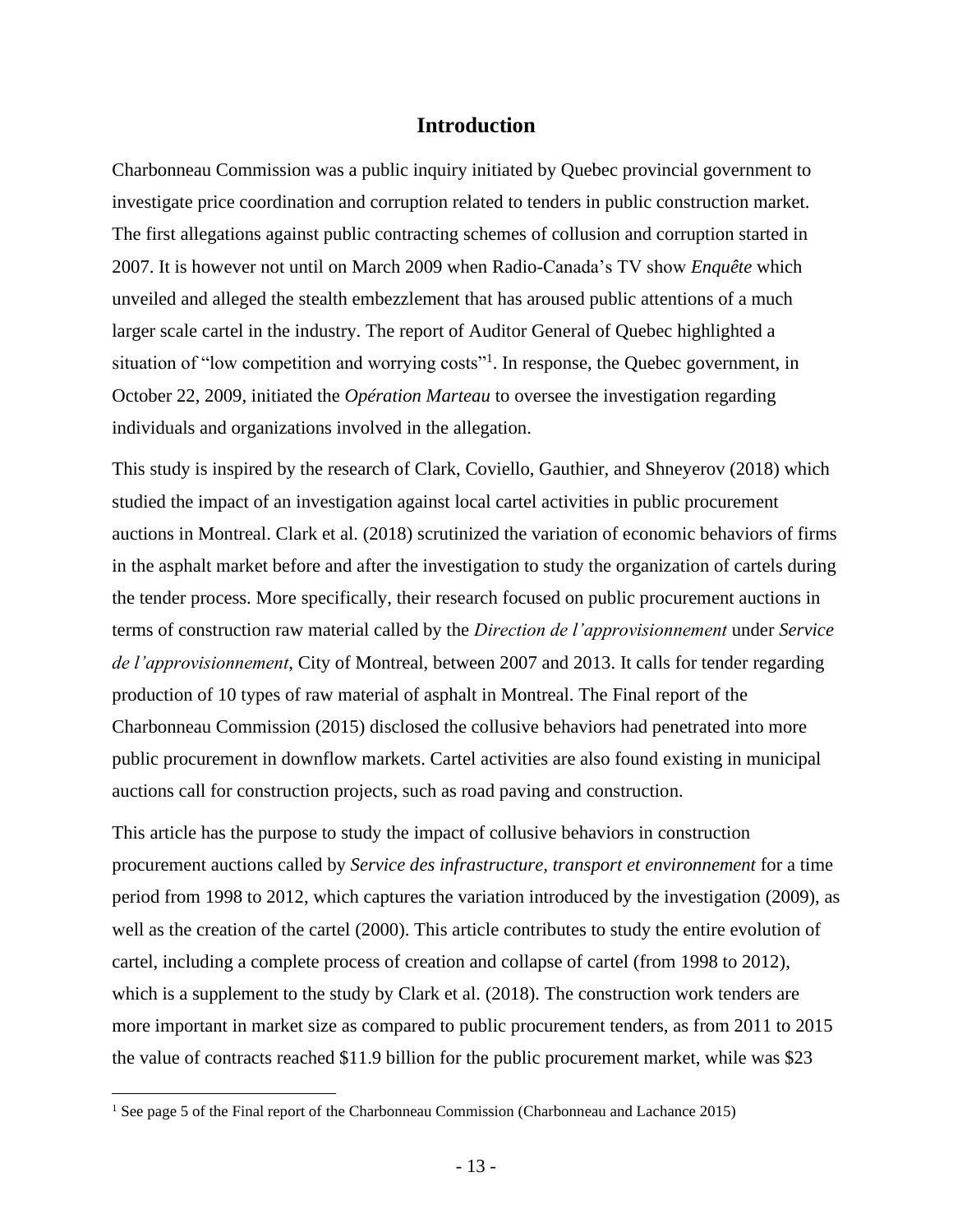billion in the construction market<sup>2</sup>. According to Final report of the Commission Charbonneau, the cartel in this market began in 2000 when six major bidding firms reached an agreement to bid with a price negotiated in advance among them.<sup>3</sup>

My study uses data of municipal tenders in the public construction sector from 1998 to 2012, as well as details provided by final report of Commission Charbonneau. However, different from the methodology applied by Clark et al. (2018), this study has no control group as a comparison, which could be a limit.

#### **Review of Previous Literature**

<span id="page-13-0"></span>A large list of theoretical literature has contributed to our understanding of collusive behaviors. Graham and Marshall (1987) and Seres (2017) define cartel as a stable organization applying a "coordinated bidding strategy" while discouraging meaningful rivalries from non-cartel bidders. Giuseppe Lopomo, Robert Marshall, and Leslie Marx (2005) pointed out the loss in efficiency when entry is deterred by incumbents, and this conclusion is confirmed by the study of Asker (2010). Moreover, Fabra and Toro (2005) point out that uniform-priced auction and relatively inelastic demand in the short term, which is the case in Montreal public tender market, favor coordinated pricing practices among cartel bidders. Marshall and Marx (2006) also mentioned rent-seeking practices are observed where sellers are compensated by extra profits when cartel incumbents forcibly suppress competition.

Meanwhile, research efforts are also put on empirical studies. The study of Clark, Coviello, Gauthier, and Shneyerov (2018) has greatly inspired this paper. They adopt a difference-indifference model measuring change in bid price of asphalt as the presence of a treatment (investigation of *Opération Marteau*) while comparing a treatment group (Montreal market) by a control group (Quebec market). In addition, time-series analysis is alternatively used by some others, for example, Von Blanckenburg and Geist (2009) and Fabra and Toro (2005). Green and Porter (1984) and Li and Zheng (2009) use game theory to unveil the mechanism of a cartel organization and identify the inner motivation for member firms.

<sup>&</sup>lt;sup>2</sup> See page 72 of the Final report of the Charbonneau Commission (Charbonneau and Lachance 2015)

<sup>3</sup> Besides the 6 cartel firms, there are 11 more firms suspected to have been involved in cartel activities. But their degree of involvement and the year they entered the cartel are unknown. To avoid including irrelevant firms in the cartel group, I will focus solely on the 6 firms clearly identified by Commission Charbonneau.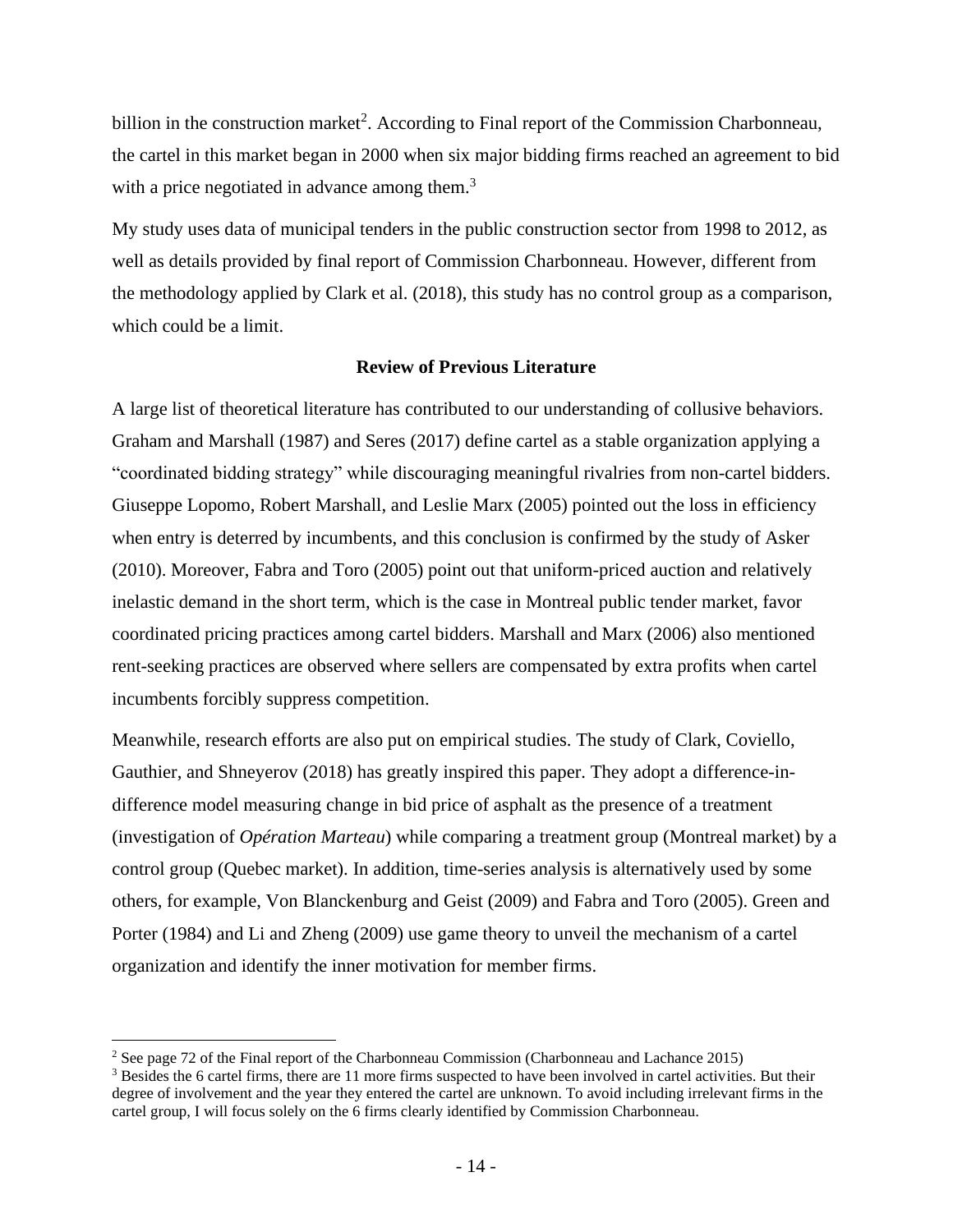In addition, incumbents' ability to deter potential rivalry is another focus of study, for example by Coviello and Mariniello (2014), Li and Zheng (2009), as well as Clark et al. (2018). Entry deterrence is the intention and behavior to prevent potential competitors from entering the market, such as bidding for the public auctions.

The data includes results of municipal tenders in the public construction sector for the period 1998 to 2012 through *Access to Information* requests at the Municipal Clerk's offices. The data provides information about price and quantity of raw material, as well as bidders, before and after the investigation.

#### **The market**

<span id="page-14-0"></span>Public tender contracts are signed by the City with auction winners to implement projects for public service which are financed by public fonds. This requires the City to ensure the best price to be achieved. Also, to avoid rent-seeking activities, the City should ensure equal chance between bidders by avoiding favoring any certain organizations. The price is solicited in order to award the contract to the bidder with the lowest price. This norm is described as *du plus bas soumissionnaire conforme*, which means *the lowest bid wins*. 4

Based on *Libéralisation des Marchés Publics du Québec et du Nouveau-Brunswick (AQNB 2008)*, the preferred method of solicitation is to call for public tenders. Contracts were awarded on a majority basis - 96.35% of the annual business volume - to local entrepreneurs in the Montréal metropolitan area. In the beginning, the City must prepare all the necessary documents and estimate the cost of the contracts to be awarded based on the specific project tasks. Bidders will announce their price through a first-price sealed bid auctions within the time frame set by the City. The bidder with the lowest quote wins the tender.

Once licenses and authorizations are issued from the *Autorité des marchés financiers*, a firm is qualified to bid for contracts from a public authority with the lowest price it can compete. The *Ministère des Transports du Québec* is the largest distributor, followed by the municipal and then the private sector clients<sup>5</sup>.

<sup>4</sup> See Tome 1 and Partie 2 of the Final report of the Charbonneau Commission (Charbonneau and Lachance 2015)

<sup>5</sup> See *Mémoire Présenté à la Commission d'enquête sur l'octroi et la gestion des contrats publics dans l'industrie de la construction* by Association des constructeurs de routes et grands travaux du Québec p. 282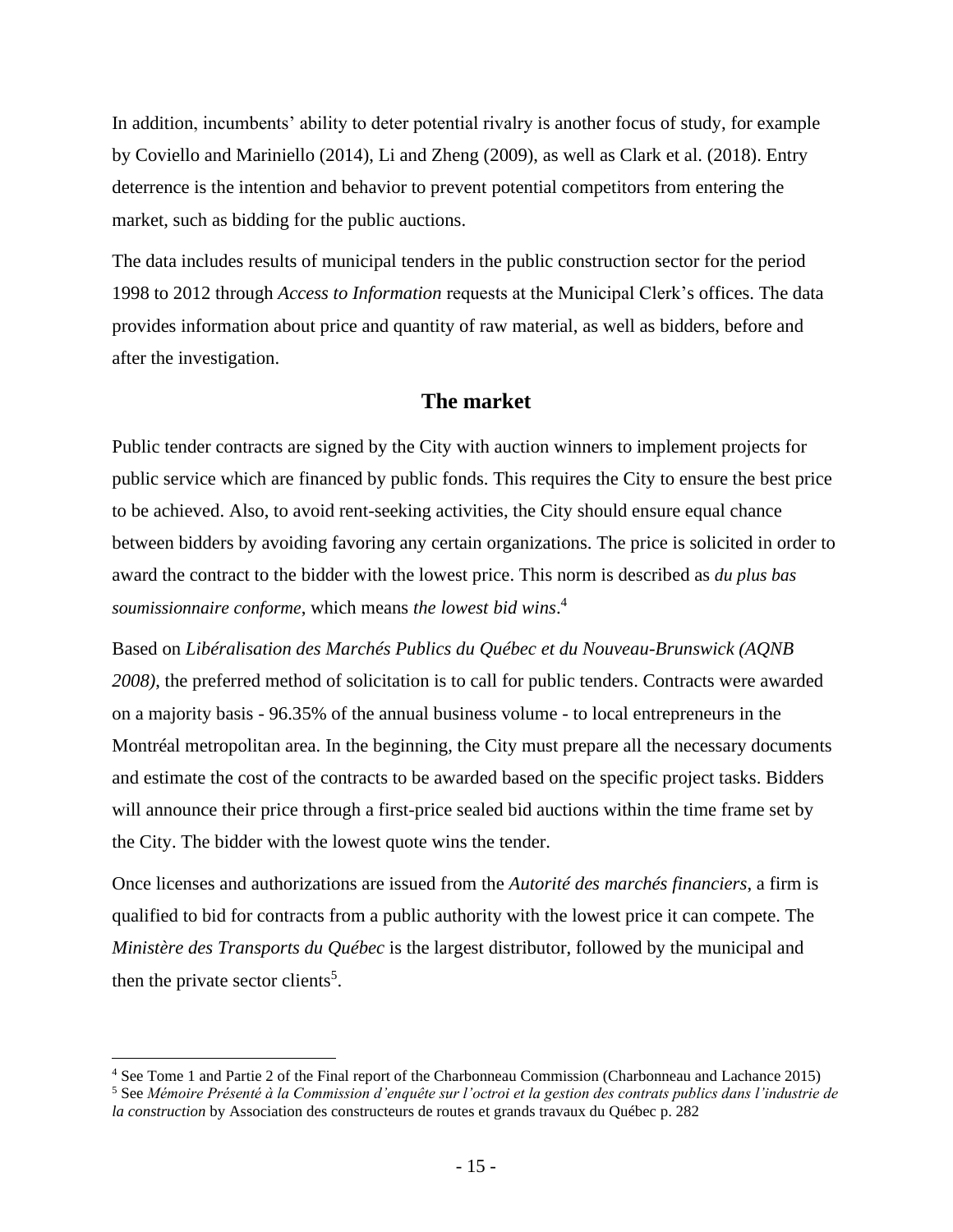Public projects refer to projects initiated and financed by government. Each one project is made up by multiple items. An item is one specific task to complete part of the entire project. For instance, one complete project can include purchase of raw materials such as asphalt, sewer, or cement or tasks like construction, paving, transportation, and so on. Project are priced as sum of costs of all items. Bidder wins by asking the lowest price of whole project. Types of asphalt used varies depending on projects. Asphalts under different category are made for different use according to their distinct characteristics. Each type of asphalt is used in certain work conditions. For example, some are used to pave the base layer, while others are more suitable for road surface.

Due to the wide variety of construction works demanded in Montreal, the sample data includes a long list of types of asphalt, while only certain types are reordered during my sample period. To better track the price variation across years and control type effects, only 10 types of asphalt will be studied. From 1998 to 2012, these 10 types of asphalt were used in common projects with continuous demand by the City every year. Also, most bidders joined in auctions to supply these 10 types of asphalt. Different from the categorization adopted by Clark et al. (2018), with which asphalts are classified under both the Standard  $4201\&4202^6$  and grading systems<sup>7</sup> such as Superpave Performance Grading (PG) System, I only base my classification on Standard 4201&4202. The construction market involves a larger range of projects than the raw material procurement market studied by Clark et al. (2018). Using the Standard 4201&4202 and grading systems at the same time will divide asphalt into more than 40 different types, which consumes considerably the degrees of freedom of sample data. Standard  $4201\&4202$  is sufficiently detailed to distinguish asphalts with physical performance and is widely used as a reference to indicate asphalt with different physical characteristics in the construction industry.

 $6$  A volumetric approach to normalise asphalt product with certain chemical composition and so required physical conditions, this is a normal way of classifying asphalt materials in Quebec.

 $<sup>7</sup>$  Another specific way to classify asphalt materials in terms of their physical characteristics, such as performance</sup> under certain temperature.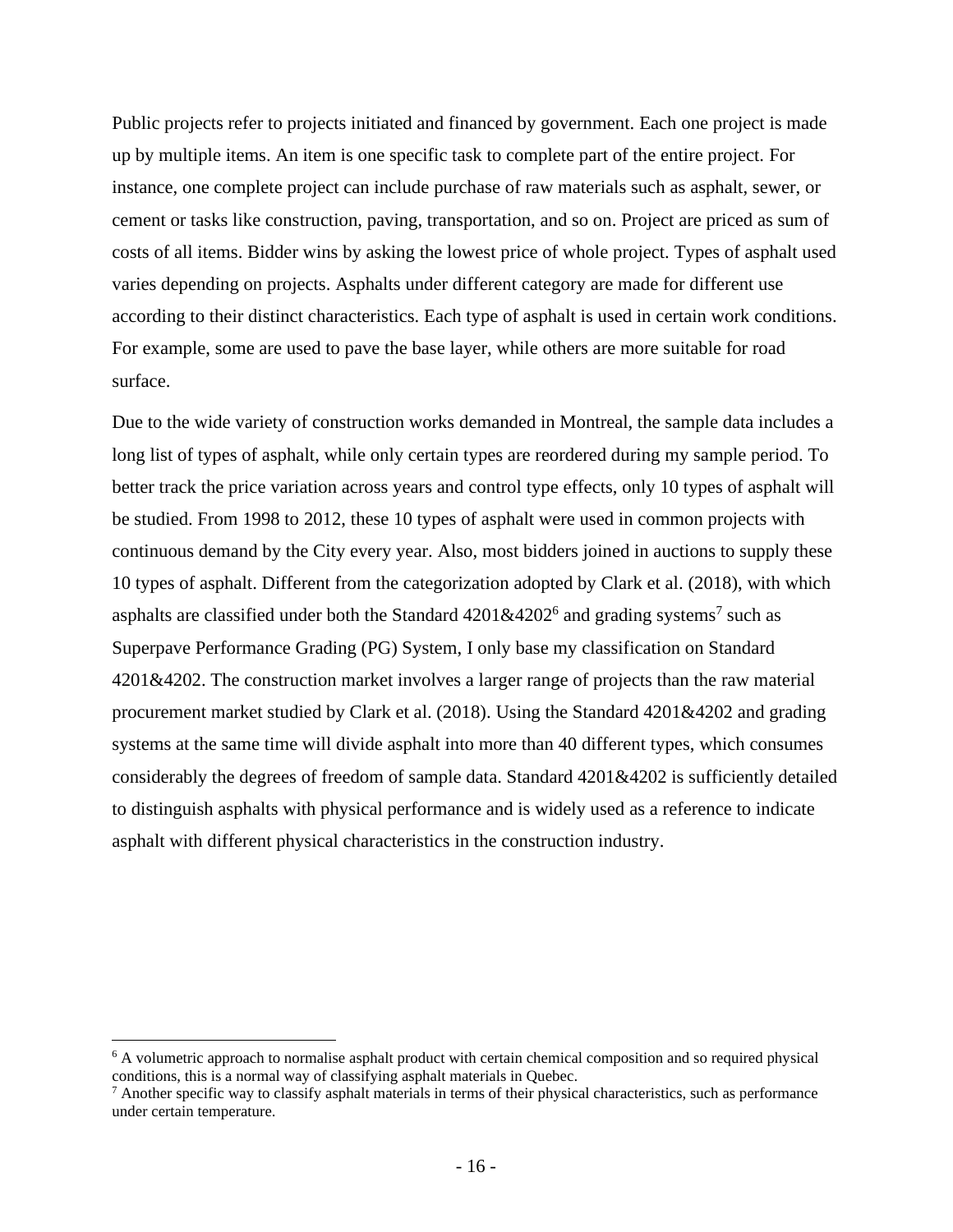#### **The cartel and the investigation**

<span id="page-16-0"></span>Witness testimony has confirmed the asphalt cartel in Montreal was formed around February or March 2000<sup>8</sup> by six member firms<sup>9</sup>. Collusive behaviors appeared before 2000, but the organization was not stable, because disagreement and competition still existed within the organization. For instance, in 1998 one member was dissatisfied with distribution of projects and caused the collusive attempt to have failed that year. In 2000, a meeting held by the six firms resulted in formal agreement among members and allowed the creation of a more stable cartel. This cartel gradually expanded to larger scale, which according to witness testimony "touched everyone". The testimony pointed out that more firms joined the cartel. However, neither the list of membership nor their year of participation is available. So, the study will focus on the six founding firms. Also, the six firms have expanded their influence also to other project categories, such as sewer and sidewalk pavement, while this research will focus on asphalt related projects.

Subsequent to Radio-Canada's disclosure of the stealth cartel, Charbonneau Commission<sup>10</sup> was formed on October 2011 to continue *Operation Marteau*'s efforts to investigate the allegation in a more extended scale. The objective of Charbonneau Commission was to uncover the mechanism behind the scheme activities. Its mandate has focus on corruption and collusion activities, which includes the financing of political parties. The Commission addresses such issues in the context of the contract awarding process in the construction industry. Its inquiry covers both public procurement and construction tenders. The Commission is also committed to dig into the organized crime featured by violent entry deterrence and other illegal behaviors, as well as to examine possible solutions and make recommendations with practical measures.

There is a division of territory among cartel members. Non-member firms were forced by violence to give only complement bids or excluded from the market. Government officials allegedly received bribes from bidding firms by which means cartel members were able to receive detailed auction information in advance<sup>11</sup>. Firms met before calls of tenders to make deals of which firm could get which contracts in terms of their respective location and

<sup>8</sup>Témoignage de Gilles Théberge, transcription du 23 mai 2013, p. 152

<sup>&</sup>lt;sup>9</sup> While the final report of Charbonneau Commission only clearly mentioned five firms, based on the process of the creation of the cartel, a  $6<sup>th</sup>$  firm has actively joined in. So, this firm is included in the cartel group too.

<sup>10</sup> A commonly known name for Commission of *Inquiry on the Awarding and Management of Public Contracts in the Construction Industry*

<sup>&</sup>lt;sup>11</sup> Témoignage de Jean Théoret, transcription du 26 november 2012, p. 178 and p. 184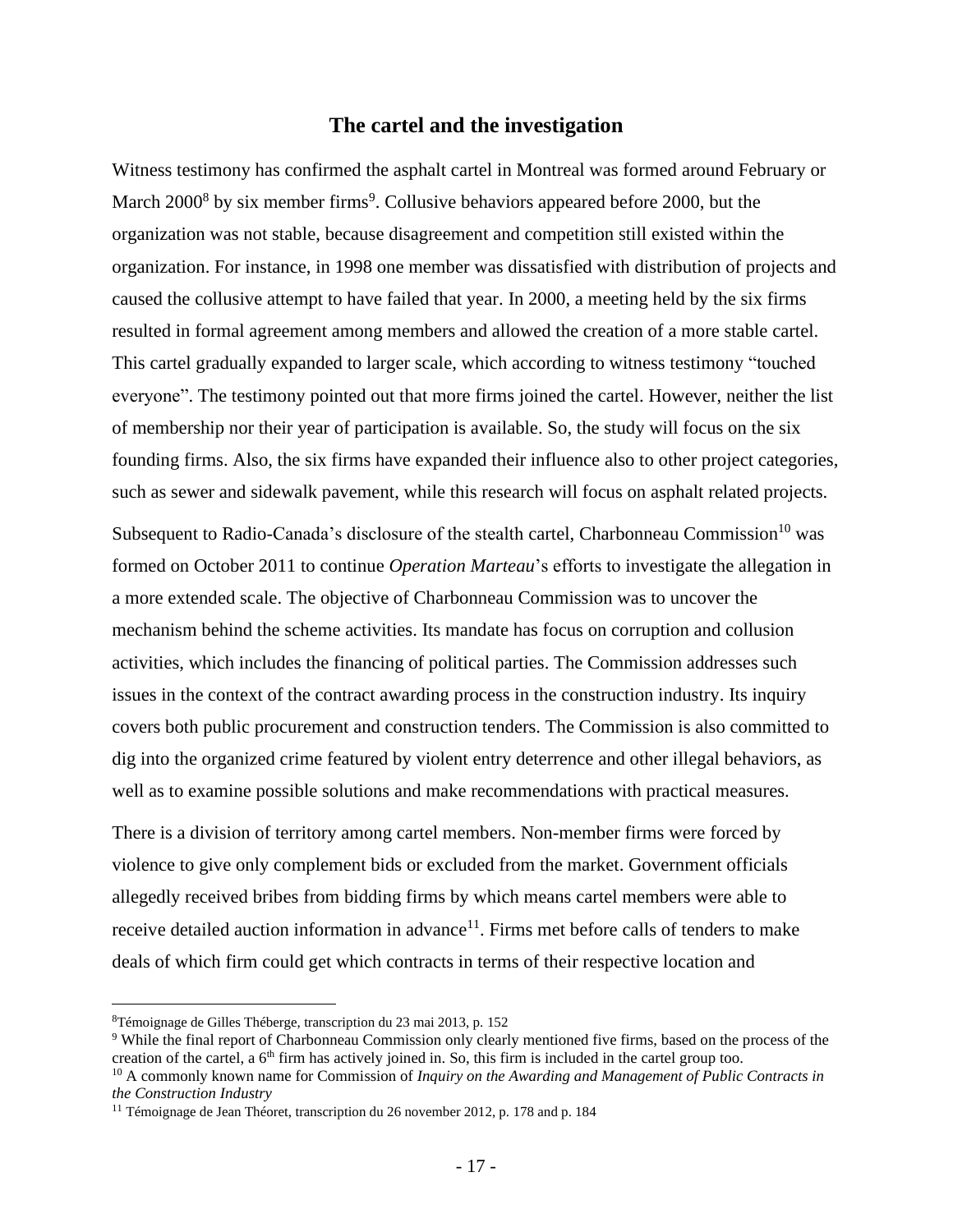production capacity. Clark et al. (2018) has given a detailed description of how distribution of contracts was carried out using encrypted terms.

On the one hand, competition within the cartel was controlled by compensating those willing to "leave the way open to others"; on the other hand, outsiders were kept away from the market. The cartel forced new entrants to follow "rules" set by incumbents. Violent threats and harassments were usual approaches to intimidate and discourage competition. Even if some firms insisted to enter and submitted bid without letting cartel members know, incumbents would get informed by officials from the government. Once a non-member firm finally won a bid, it may encounter unexpected "incidents" and failed to finish the project in time. For instance, one firm's newly purchased equipment was damaged in fire because its president refused to yield $^{12}$ .

#### **Data and descriptive statistics**

<span id="page-17-0"></span>I use data from City of Montreal including all construction contracts auctioned during the years from 1998 to 2012, which covers pre-, peri-, and post-cartel periods. The data comes from the department of *Service des infrastructure, transport et environnement*, whose contracts are priced based on items (which are different tasks composing a complete project called for tender) of the same project. The database lists bids, items, bidders, quantity, and price sorted with year and type.

In order to get a clean and consistent data sample over time, I filter the data from varieties of item unrelated to asphalt. There are a large variety of items related to asphalt, but many of these are not called by the City regularly each year. So, these bids appear occasionally in the sample, and cause undesired shocks on the price. To reduce these unwanted sources of variation, I focus on two specific asphalt-related tasks: bituminous coating and supply and installation of coating, which are regularly called at tenders each year and include all the 10 types of asphalt need to be controlled. In addition, my data includes information about functions of asphalt raw material. The function of asphalt defines the way how the type of asphalt would be applied in construction work. Two functions are distinguished - surface layer and base layer. The City has the right to reject bids considered non-compliant, the dataset is clean of rejected bids.

<sup>12</sup> See *Rapport de la Commission d'enquête sur l'octroi et la gestion des contrats publics dans l'industrie de la construction* p. 423 and p. 893 (Charbonneau and Lachance 2015)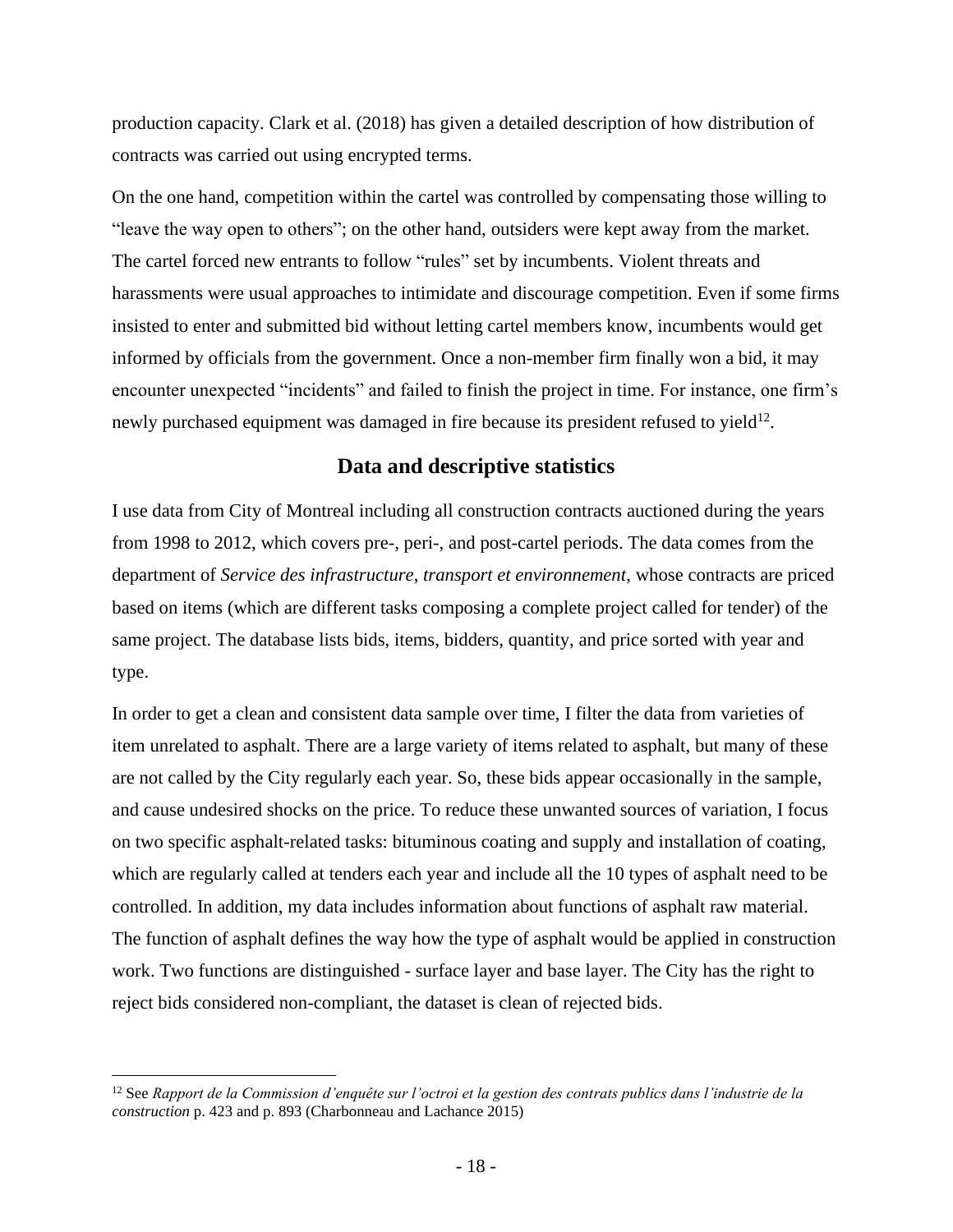While it is reported at least 11 more firms joined the cartel following the creation of cartel in 2000, the list of cartel members is not clearly indicated in the final report from the Charbonneau Commission (2015). Neither their participation years nor their relations with the primary six members are clearly explained. Ignoring these firms will have limited impact on the outcomes of first-difference model because controlling winning firms from the others probably have these potential cartel firms controlled too. This is due to the belief that firms benefited from the coordination should have a larger chance of winning bids for tender.

In the construction market, the costs of operation for a firm to construct a road are mainly made up by three parts: labor cost (24%), raw material (18%), and fuel (13.5%). In addition, the price of an asphalt pavement is largely influenced by the costs of bitumen (43%), the evolution of unit price of which is directly associated with cost of bitumen itself, of granulates, and the transportation<sup>13</sup>. The transportation cost is not considered since they are registered separately in the contract, so the price data is clean of shipping cost. I will focus my study on measuring variation of raw price per ton to show how the creation and breakdown of the alleged conspiracy affected the construction market.

<sup>13</sup> See *Rapport de la Commission d'enquête sur l'octroi et la gestion des contrats publics dans l'industrie de la construction* p. 31 (Charbonneau and Lachance 2015)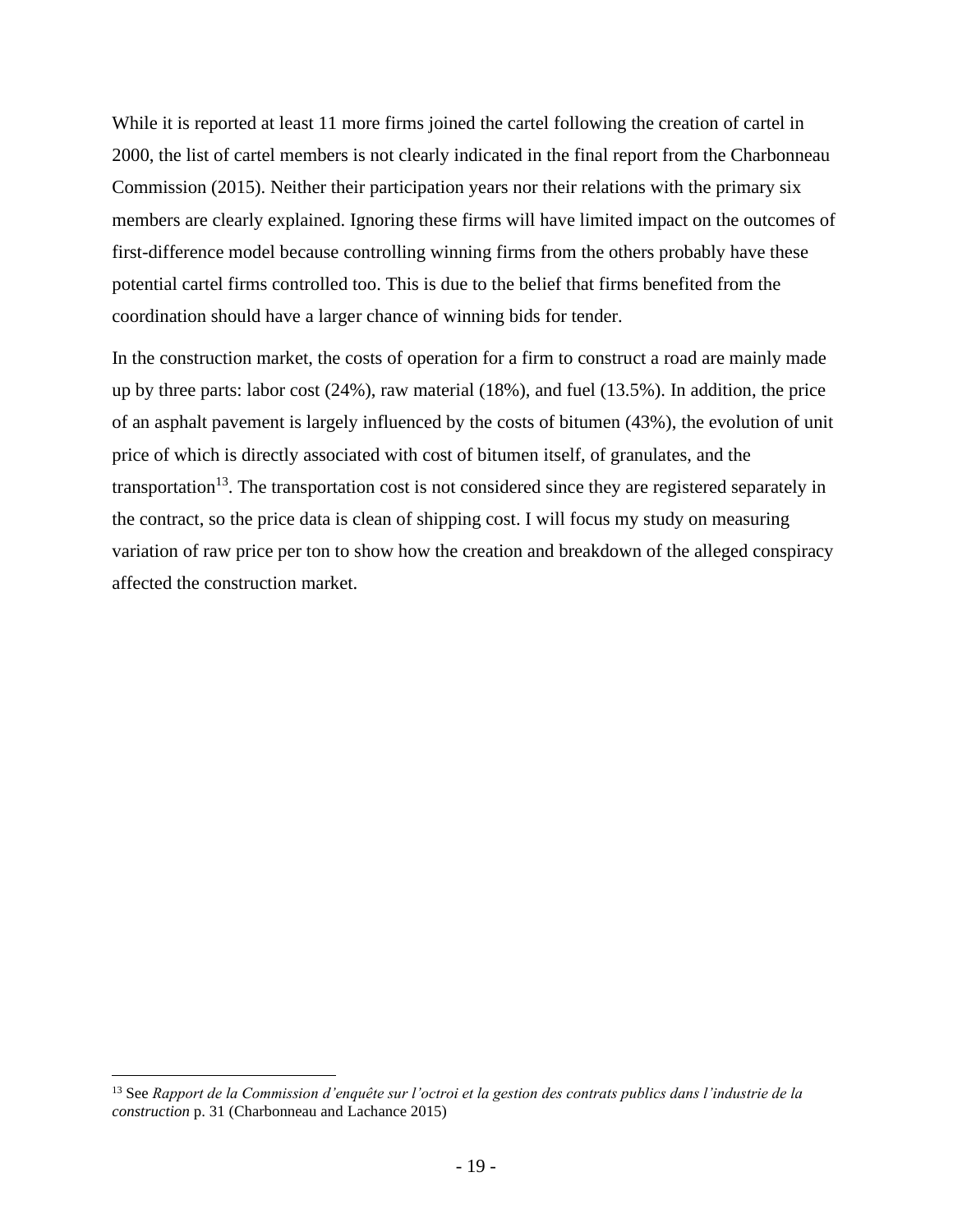|           | Descriptive statistics - by year   |           |                    |             |             |              |                         |
|-----------|------------------------------------|-----------|--------------------|-------------|-------------|--------------|-------------------------|
|           | \$ awarded                         | Nbr       | Tons awarded       | Avg tons of | Nbr bidding | Nbr bids per | Avg winning             |
|           | (million)                          | contracts | $(k \text{ tons})$ | asphalt     | firms       | contract     | bids $(\frac{5}{\tan})$ |
| 1998      | 1.338                              | 39        | 21.335             | 547.057     | 18          | 1.103        | 62.698                  |
| 1999      | 2.353                              | 52        | 39.584             | 761.238     | 37          | 5.115        | 59.435                  |
| 2000      | 6.674                              | 48        | 77.581             | 1616.268    | 31          | 3.292        | 86.02                   |
| 2001      | 5.836                              | 44        | 54.38              | 1235.914    | 27          | 3.455        | 107.322                 |
| 2002      | 6.467                              | 72        | 57.389             | 797.065     | 31          | 4.639        | 112.694                 |
| 2003      | 5.269                              | 68        | 55.948             | 822.76      | 35          | 4.912        | 94.182                  |
| 2004      | 18.693                             | 122       | 194.436            | 1593.734    | 37          | 3.943        | 96.137                  |
| 2005      | 12.368                             | 54        | 108.323            | 2005.978    | 32          | 4.593        | 114.181                 |
| 2006      | 17.462                             | 70        | 134.544            | 1922.055    | 40          | 5.329        | 129.789                 |
| 2007      | 18.978                             | 100       | 160.269            | 1602.694    | 43          | 5.3          | 118.411                 |
| 2008      | 30.125                             | 140       | 244.542            | 1746.727    | 42          | 5.1          | 123.19                  |
| 2009      | 29.524                             | 121       | 219.857            | 1817.002    | 45          | 4.562        | 134.287                 |
| 2010      | 3.158                              | 30        | 32.716             | 1090.536    | 42          | 6.533        | 96.532                  |
| 2011      | 7.352                              | 66        | 80.934             | 1226.276    | 43          | 6.03         | 90.837                  |
| 2012      | 8.686                              | 52        | 95.155             | 1829.907    | 33          | 1.846        | 91.278                  |
|           | Descriptive statistics - by period |           |                    |             |             |              |                         |
|           | Total                              |           |                    | Average     |             |              |                         |
| 1998-1999 | 1.845                              | 91        | 60.92              | 669.446     | 27.5        | 3.396        | 60.577                  |
| 2001-2009 | 15.14                              | 839       | 1307.268           | 1558.126    | 36.3        | 4.62         | 115.811                 |
| 2010-2012 | 6.399                              | 148       | 208.805            | 1410.848    | 39.333      | 4.662        | 91.93                   |

<span id="page-19-0"></span>**Table 1. Descriptive statistics for Montreal City**

Descriptive statistics for contracts awarded by Montreal City during 1998 to 2012 are presented in Table 1. The first column shows amount awarded to bidders measured in dollar. The total amount only includes items that are asphalt related. The projects awarded vary considerably each year to another, which makes it a poor indicator for tracking price change but, along with number of contracts awarded, a barometer for construction activities. We observe a hike in number, 30.125 million and 140 contracts awarded, prior to the economic crisis in 2009 and which fell in 2010 to only 3.158 million and 30 contracts. Montreal's construction market is relatively open where we see large numbers of competitors and easy access. So, the number of bidders shows a slow and constant increasing trend from 21 in 1998 to 50 bidders in 2011, which does not show any evidence of entry deterrence by cartel firms. The average number of bids per contract is a better indicator of coordination's impact on price of calls for tender. We see the level of competition reacted immediately to the alleged conspiracy and the intervention of Committee Charbonneau. The bids per contract declined from 5.12 to 3.29 when the cartel was organized in 2000 and returned back from 4.56 to 6.53 once the investigation was launched in 2010. Meanwhile, the average winning bid price increased 44.72% from 1999 to 2000 and reduced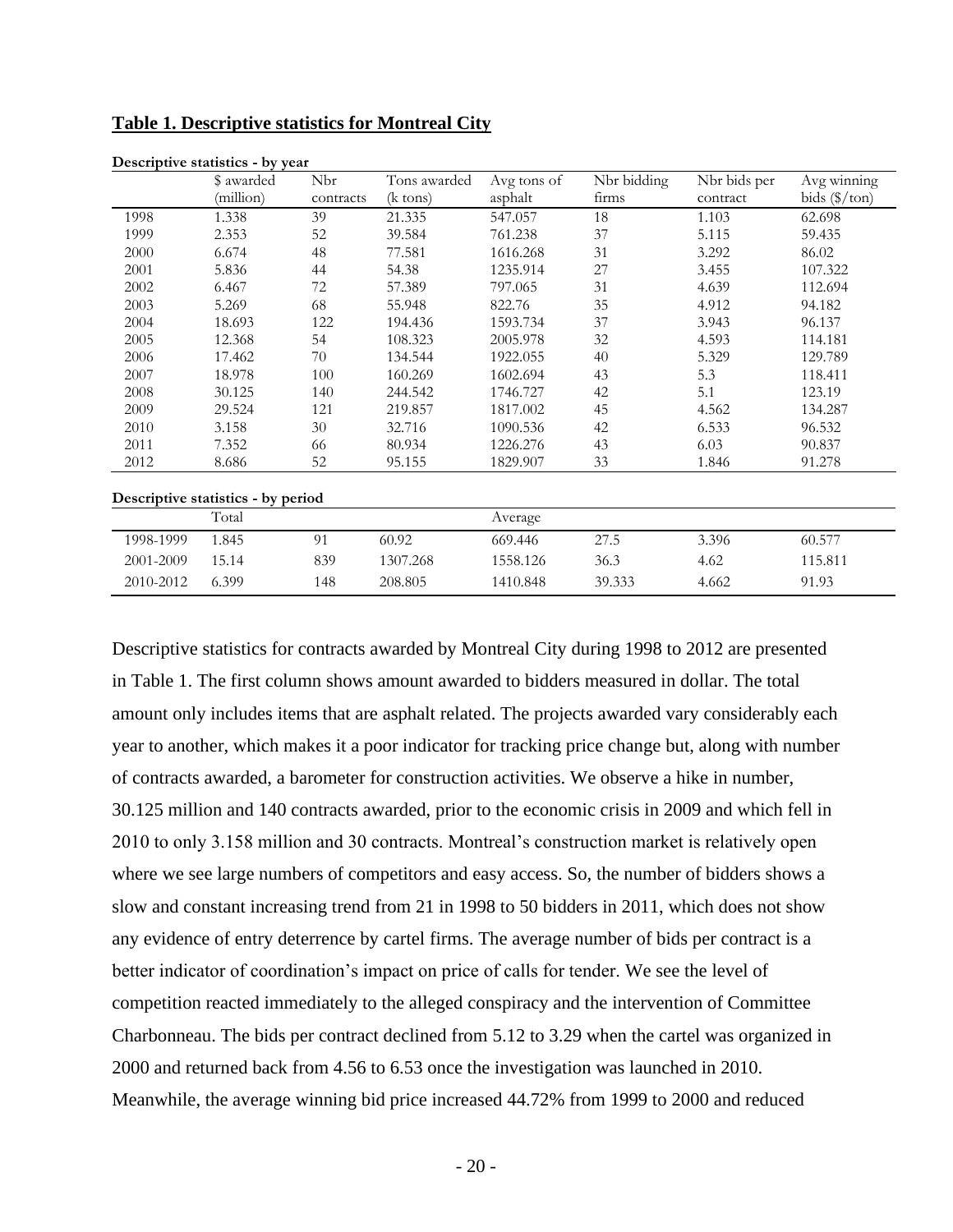28.12% due to investigation. These outcomes imply material impact by cartel on raw bid price in the construction market in Montreal.

Table 2 includes three tables comparing the 6 cartel members with non-cartel bidders for each of the three periods. The period 1 is the pre-cartel period including year 1998 and 1999. Period 2 is from 2000 to 2009 covering the period of cartel activities, while period 3 includes 2010 to 2012 following the investigation. The average auctions won per firm by cartel bidders has increased significantly from 3.33 bids/firm to 45.83 bids/firm with price coordination and fell back to 11.67 bids/firm following government intervention. In terms of shares of market, before the cartel was created, the 6 cartel members gained 52.2% of total value of auctions awarded vis-àvis 47.8% won by the rest 42 non-cartel bidders. Their average share increased to 80.3% due to collusion. This number slightly declined to 78.4% when the cartel broke down. The ratio of average value of auctions won by cartel to those by non-cartel firms increased from 3.12 to 5.73. The ratio then fell back to 3.42 at the end. The increase in ratio of bid value during the cartel period indicates cartel members managed to enhance their dominance in high value tenders. In general, it is observed that cartel firms' market position was enhanced with alleged conspiracy.

#### <span id="page-20-0"></span>**Table 2. Cartel vs. Non-cartel Firm statistics**

#### *Period 1*

|            | Avg auctions won per<br>firm | Market share | Avg value of auctions<br>won (thousand\$) |
|------------|------------------------------|--------------|-------------------------------------------|
| Non-cartel | 2.139                        | .478         | 33.906                                    |
| Cartel     | 3.333                        | .522         | 105.934                                   |

#### *Period 2*

|            | Avg auctions won per<br>firm | Market share | Avg value of auctions<br>won (thousand\$) |
|------------|------------------------------|--------------|-------------------------------------------|
| Non-cartel | 8.758                        | 197          | 75.051                                    |
| Cartel     | 45.833                       | 803          | 430.251                                   |

#### *Period 3*

|            | Avg auctions won per<br>firm | Market share | Avg value of auctions<br>won (thousand\$) |
|------------|------------------------------|--------------|-------------------------------------------|
| Non-cartel | 1.377                        | .216         | 65.721                                    |
| Cartel     | 11.667                       | 784          | 225.045                                   |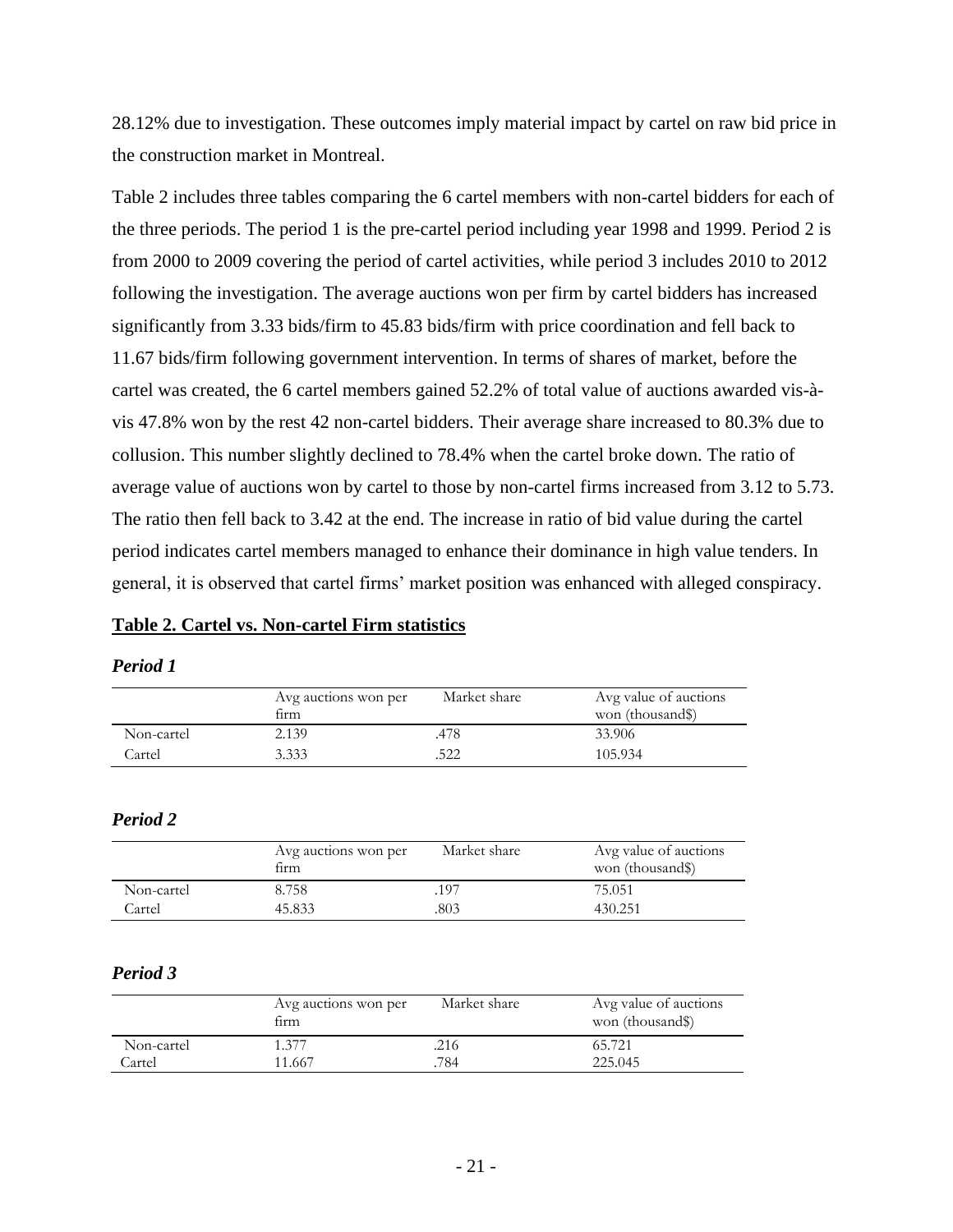If tracking the market share variation over the course of the sample years, shown in Figure 1, we can observe that the market share of cartel increased immediately once the cartel was formed. The high share remains unchanged even with the investigation.



<span id="page-21-0"></span>**Figure 1. Cartel vs Non-Cartel Market Shares**

However, if classifying bids into four different groups based on value size, the impact of price coordination on market share of cartel becomes less clear. In figure 2, I separate bids into four groups with different values. For example, the first group includes bids with the 25% cheapest bids, while the fourth group is made up by the 25% most high value bids. If only looking at each group, the market shares of cartel and non-cartel firms do not show any clear tendency across years. Market shares tend to stay in the same level for each group of bids.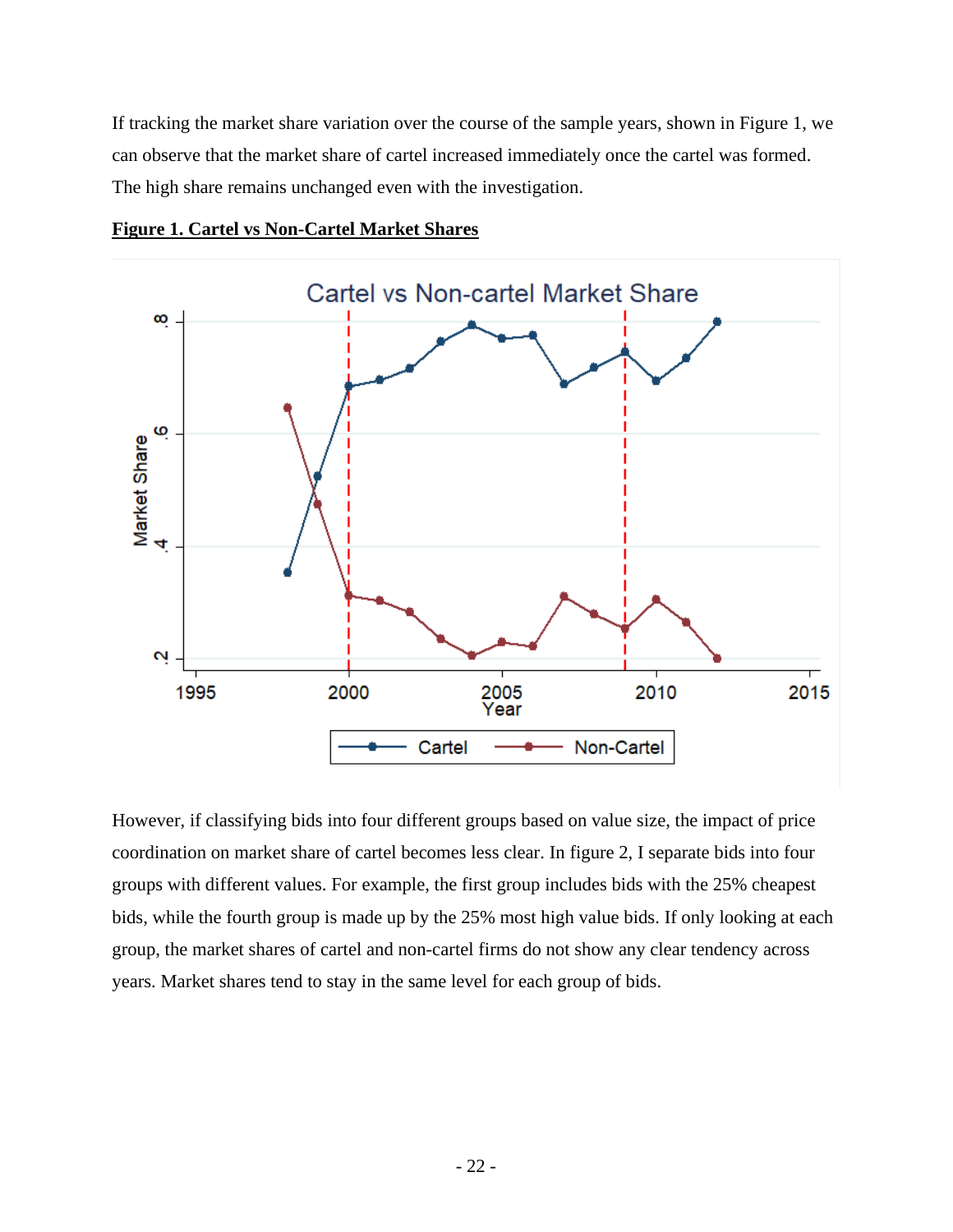

<span id="page-22-0"></span>**Figure 2. Cartel vs Non-Cartel Market Share with Different Bid Value Sizes**

However, if compare market share levels across groups, we can see as value of bids rises, market share of cartel increases, which means cartel firms tend to have higher market importance in higher value segments. In Figure 3, this positive relationship is more visible. I sort bids in terms of bid value size and created a variable representing the rank of bid value. This variable includes the array of values 10, 20, 30 and so on till 100, where 10 represents bids with the 10% lowest value and 100 the highest 10% bids in value. Positive relationship between market share of cartel and bid value is observed in all 3 periods. The existence of cartel or not shows little impact on this tendency. In other words, cartel members' dominance in large bid segment is not related to their ability to collude bids for tender.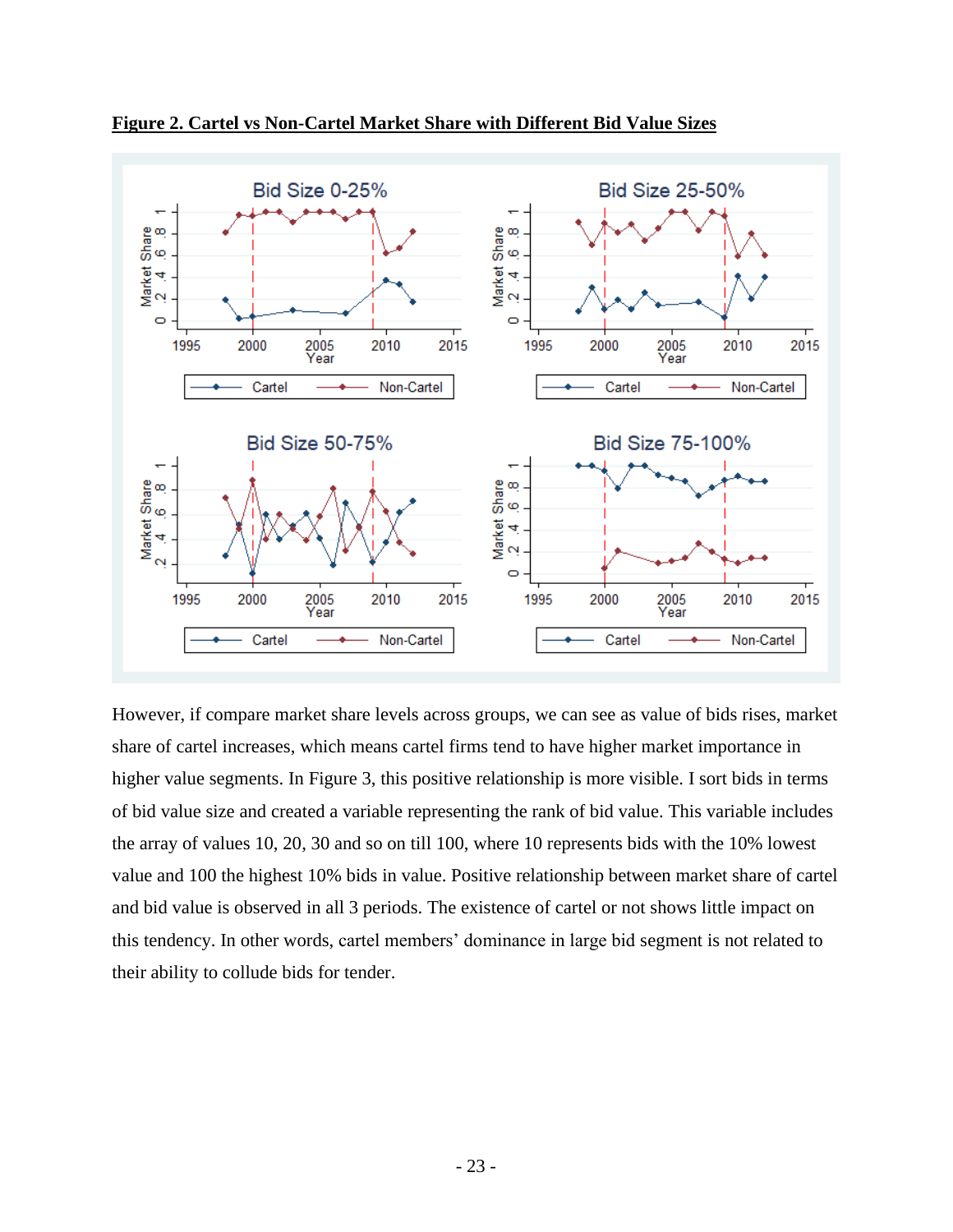<span id="page-23-0"></span>**Figure 3. Cartel Market Share Related to Bid Value**

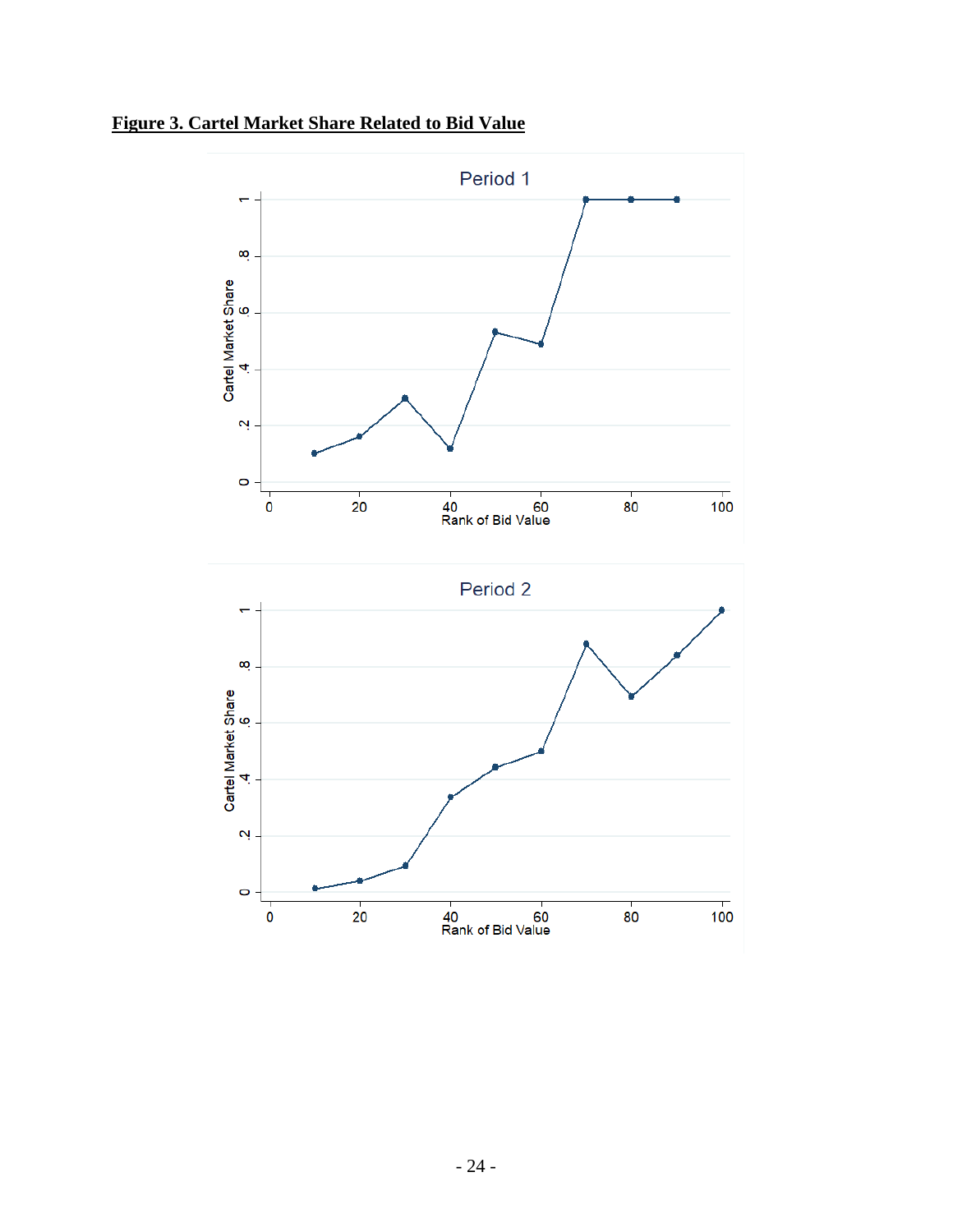

#### **Model**

<span id="page-24-0"></span>
$$
B_{i,a} = \alpha + \delta_1 \text{Non}\_ \text{Cartel}_{i,a} + \delta_2 \text{Marteau}_{i,a} + \beta X_{i,a} + \varepsilon_{i,a} \tag{1}
$$

where  $B_{i,a}$  refers to the bid price per ton offered by bidder *i* for item *a* related to asphalt of type *j*. Non\_Cartel<sub>i,a</sub> is a dummy equal to 1 if in the pre-cartel period, otherwise equal to 0, while *Marteau*<sub>i.a</sub> is a dummy for the *Opération Marteau* equal to 1 if in the post-announcement period, otherwise equal to 0. By setting *Non\_Cartel* and *Marteau* as dummy variables featuring period 1 and 3, the constant  $\alpha$  by default represent the average raw price for cartel period.  $X_{i,a}$ controls year and type fixed effects, and as well as  $(1)$  the average price of crude oil<sup>14</sup>,  $(2)$ average and median level of annual labor cost<sup>15</sup>, (3) firm's potential capacity<sup>16</sup>, (4) the value of asphalt in the tender offer, (5) firm *i*'s proportion of contracts obtained in the previous year, and (6) the HHI. I'm modeling to test the significance of *Non\_Cartel* and *Marteau*. I expect outputs

<sup>&</sup>lt;sup>14</sup> I use current oil price rather than the price of year before, since the Rapport Final of Charbonneau Commission indicates each year, the City will ask for provision of materials for road repair and require bid to be submitted on February, with exception that cartel members may request to set price after the OPEC meeting later than February of the year.

<sup>&</sup>lt;sup>15</sup> Data of average and median annual income for employees in the construction industry from Statistics Canada.

<sup>&</sup>lt;sup>16</sup> Defined as the largest quantity proposed during the period of dataset.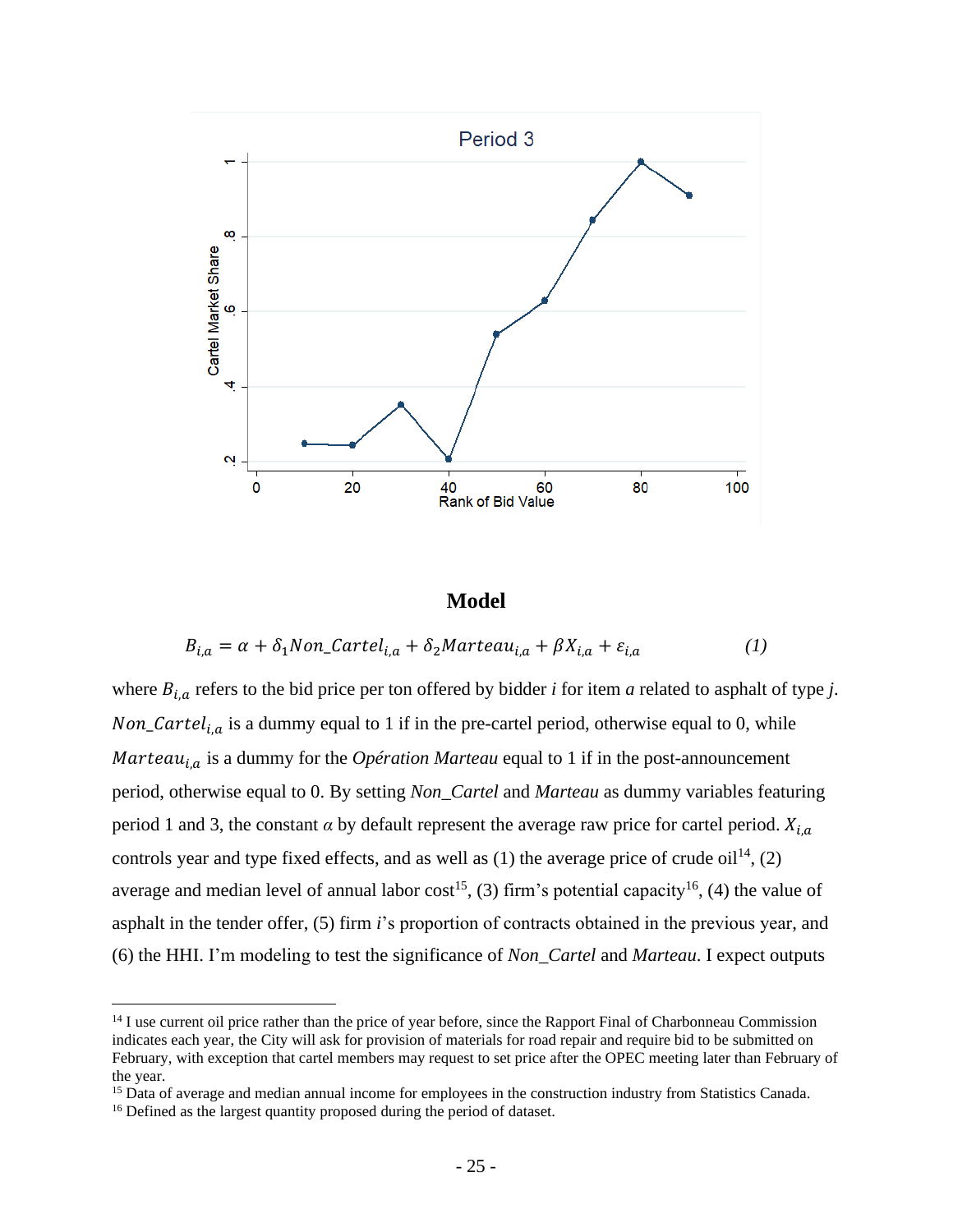for both dummies to be negative. In other words, it means pre- and post-cartel average raw prices are significantly lower than that when there is price collusion.

#### <span id="page-25-0"></span>**Figure 4. All Bids Price**



Figure 4 shows evolution of raw price per ton over time compared to crude oil price. The competition was higher in 1998 due to the failure of colluding a common price among the cartel members, since at that time there existed "libre concurrence", meaning free competition. Then, in 1999, the six initial member firms tried to reduce internal competition and formally reached an agreement to coordinate bidding price in 2000. We can see the price already began to increase since 1999 and jumped quickly to nearly \$100 in 2000.

Considered a main contributor to inflation of asphalt price, we see crude oil price rose over years before 2009. After reaching a peak price in 2000, it took another two three years to regain its upward tendency in 2002 or 2003. Also, the oil price fell in 2008 due to the economic crisis, while raw price maintained the upward trend till 2009 the year when the investigation was launched. In Figure 5, where the raw price curve only includes winning bids price change, the movement of the curve is highly similar to that in Figure 4 where all bids are involved.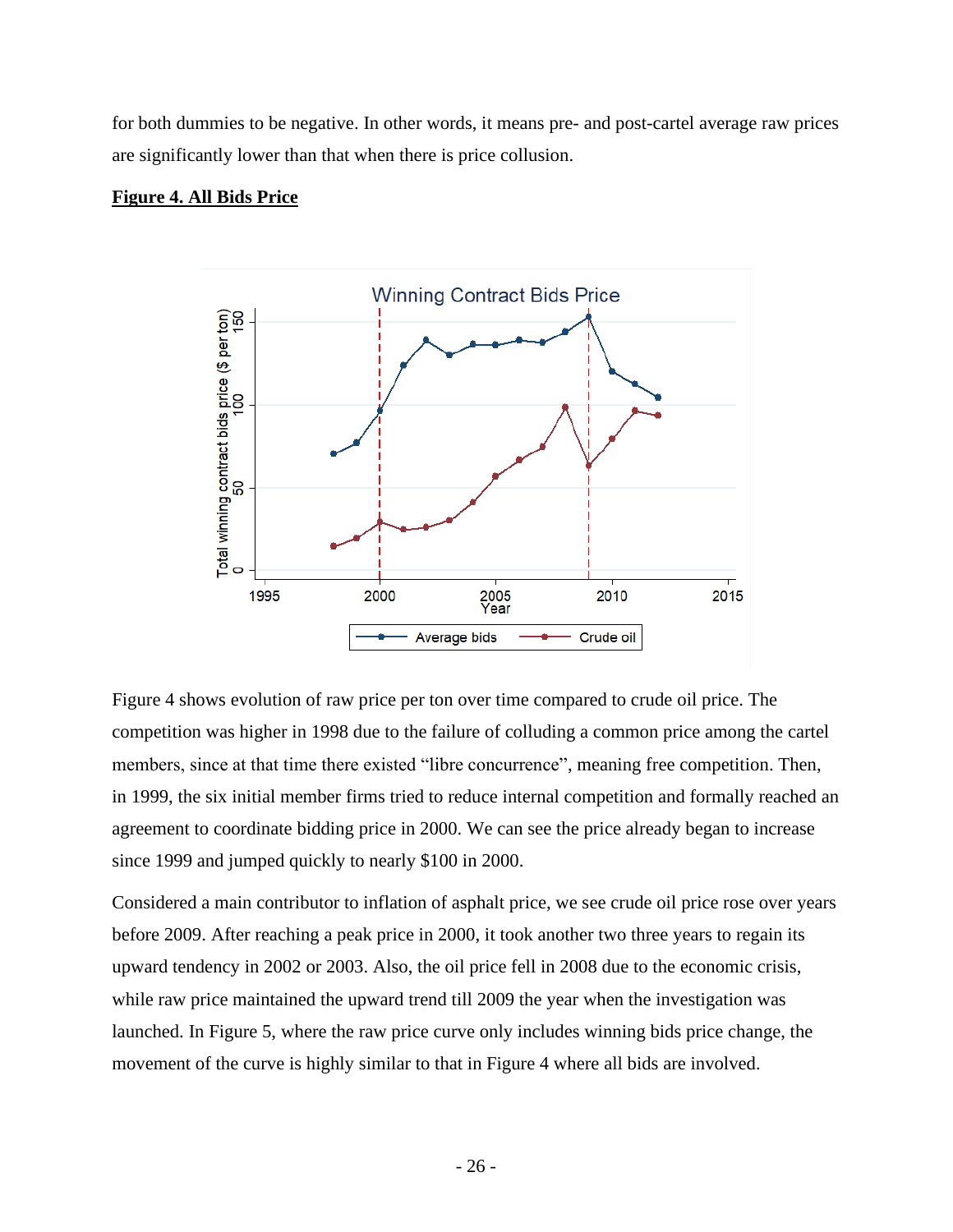### <span id="page-26-0"></span>**Figure 5. Winning Bids Price**



In Figure 6 and 7, I reclassify winning bids into different groups according to tasks and functions. We see little difference in price trends between bids from different groups.

<span id="page-26-1"></span>**Figure 6. Winning Bids Price by Functions**

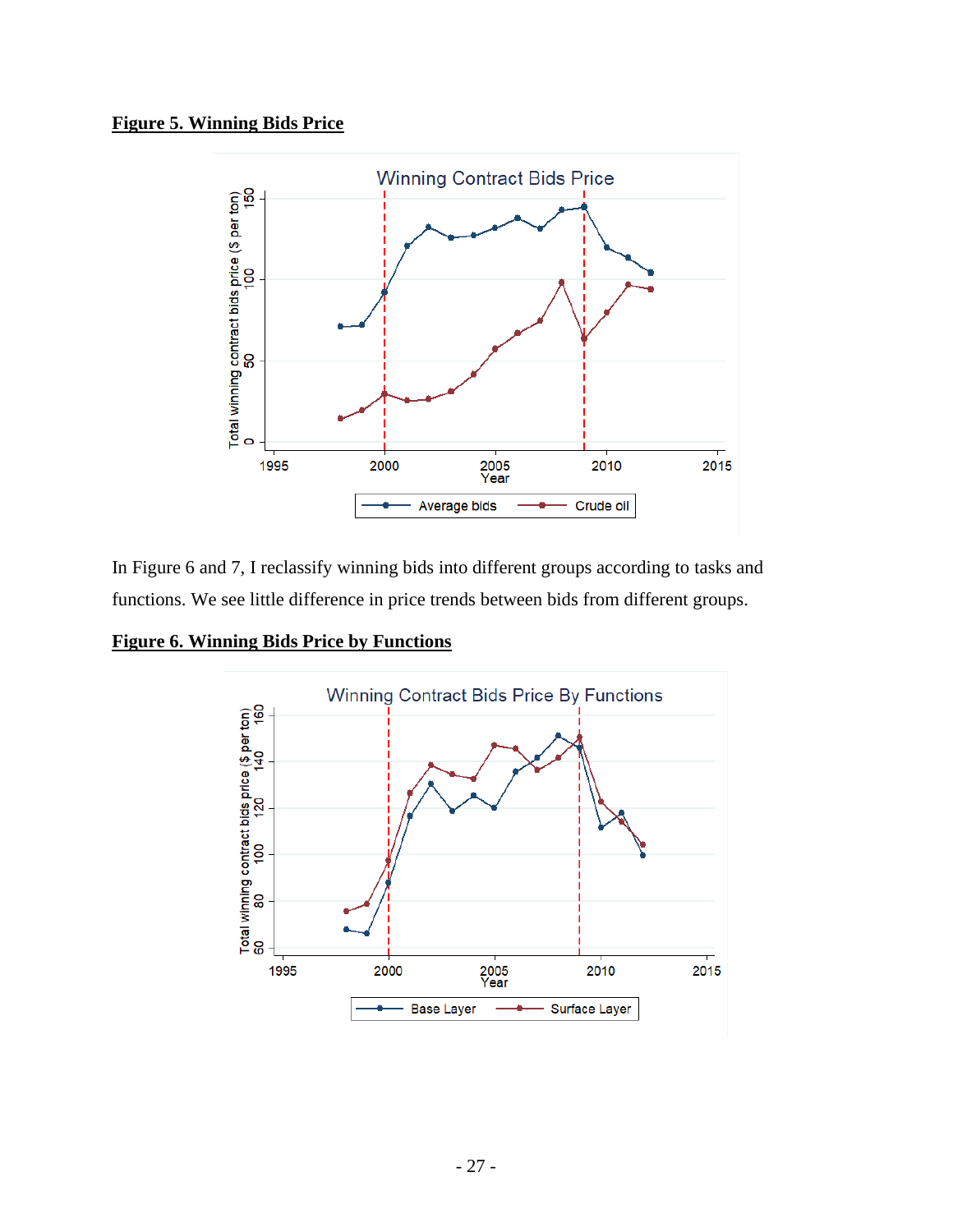<span id="page-27-0"></span>**Figure 7. Winning Bids Price by Tasks** 

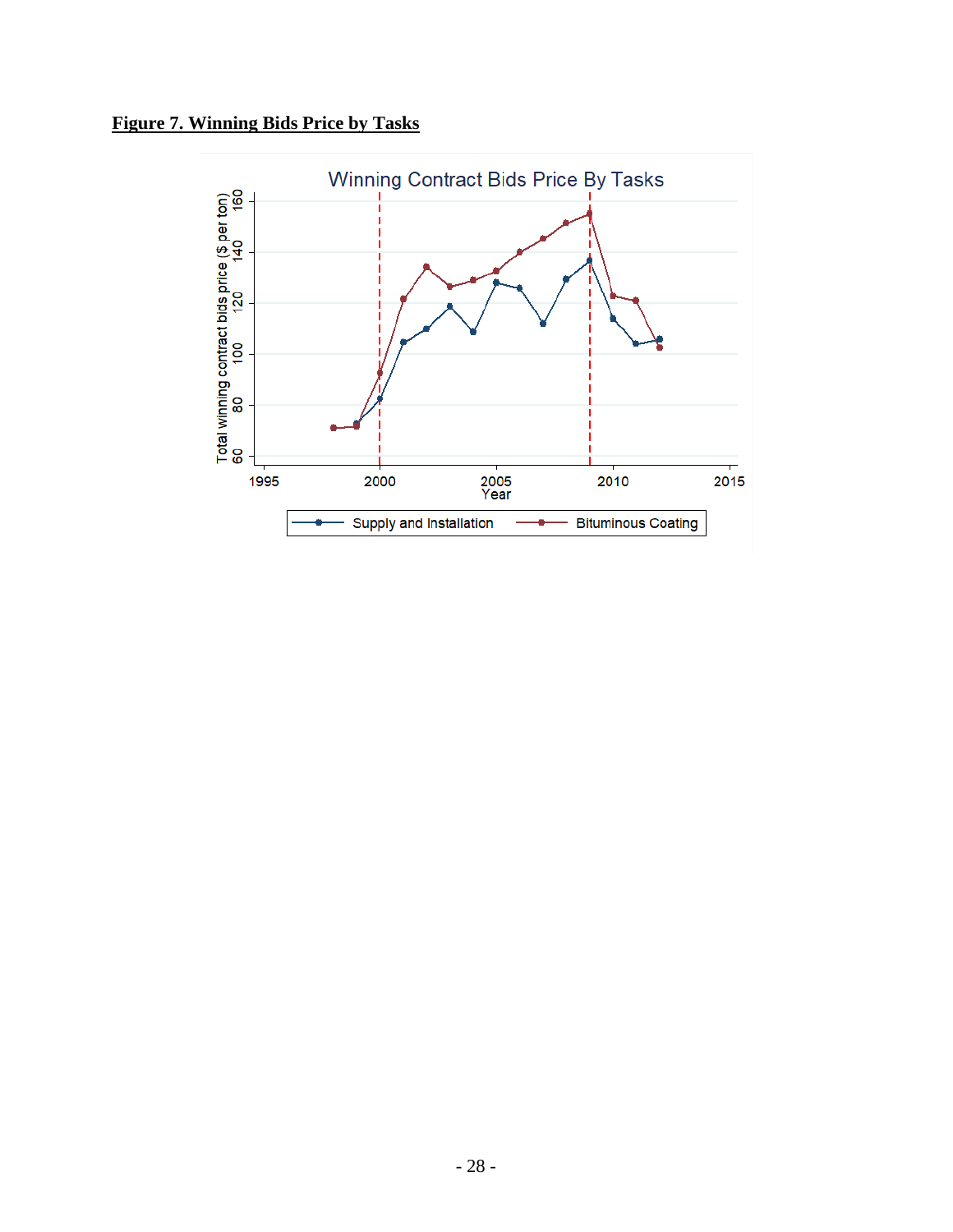|                    | All bids    | All bids    | All bids     | Winning<br>bids | Winning<br>bids | Winning<br>bids |
|--------------------|-------------|-------------|--------------|-----------------|-----------------|-----------------|
|                    | (1)         | (2)         | (3)          | (4)             | (5)             | (6)             |
| Non-Cartel         | $-61.54***$ | $-55.67***$ | $-64.74***$  | $-57.12***$     | $-51.11***$     | $-51.86**$      |
|                    | (6.960)     | (12.27)     | (13.60)      | (7.525)         | (12.90)         | (10.86)         |
| Marteau            | $-17.14**$  | $-27.34***$ | $-37.46***$  | $-17.87**$      | $-29.89***$     | $-37.70**$      |
|                    | (5.796)     | (6.368)     | (6.558)      | (6.267)         | (6.685)         | (9.051)         |
| Oil                |             | $0.298*$    | $0.465***$   |                 | $0.352**$       | $0.446*$        |
|                    |             | (0.121)     | (0.117)      |                 | (0.127)         | (0.142)         |
| Average Labor Cost |             | $-0.00652$  | $-0.00667*$  |                 | $-0.00764*$     | $-0.00642$      |
|                    |             | (0.00354)   | (0.00326)    |                 | (0.00372)       | (0.00428)       |
| Median Labor Cost  |             | 0.00438     | 0.00378      |                 | 0.00476         | 0.00305         |
|                    |             | (0.00331)   | (0.00321)    |                 | (0.00350)       | (0.00366)       |
| Capacity           |             |             | $-0.00110$   |                 |                 | 0.00263         |
|                    |             |             | (0.00381)    |                 |                 | (0.00292)       |
| Value              |             |             | $-0.000168*$ |                 |                 | $-0.000121$     |
|                    |             |             | (0.0000661)  |                 |                 | (0.0000671)     |
| CON                |             |             | 190.3        |                 |                 | $-28.75$        |
|                    |             |             | (139.2)      |                 |                 | (103.8)         |
| <b>HHI</b>         |             |             | 34.81        |                 |                 | 40.82           |
|                    |             |             | (18.54)      |                 |                 | (36.26)         |
| $_{\rm cons}$      | 136.2***    | 249.9*      | 272.4*       | 128.8***        | 273.0*          | 267.4           |
|                    | (2.471)     | (120.6)     | (114.2)      | (2.693)         | (126.8)         | (125.6)         |
| $\cal N$           | 85          | 85          | 76           | 84              | 84              | 73              |
| $\mathbb{R}^2$     | 0.524       | 0.625       | 0.625        | 0.456           | 0.596           | 0.601           |

#### <span id="page-28-0"></span>**Table 3. First-difference test for asphalt-related items**

Standard errors in parentheses

 $p < 0.05$ ,  $\binom{**}{p} < 0.01$ ,  $\binom{***}{p} < 0.001$ 

Outputs of equation *(1)* are presented in Table 3. Table 3 describes model outputs for all bids and winning bids. While including all bids demonstrate the overall trend, winning bid price alone can directly tell us how auctions awarded were affected by cartel activity due to that cartel firms were usually winners of calls for tender. For all columns, the dummy variables *Non\_Cartel* and *Marteau* are significant and negative, which means without presence of cartel raw prices are significantly lower. From column (5) to (6), we can see controlling more variables only slightly reduces the price difference between period 2 and those of period 1 and 3. The focus of analysis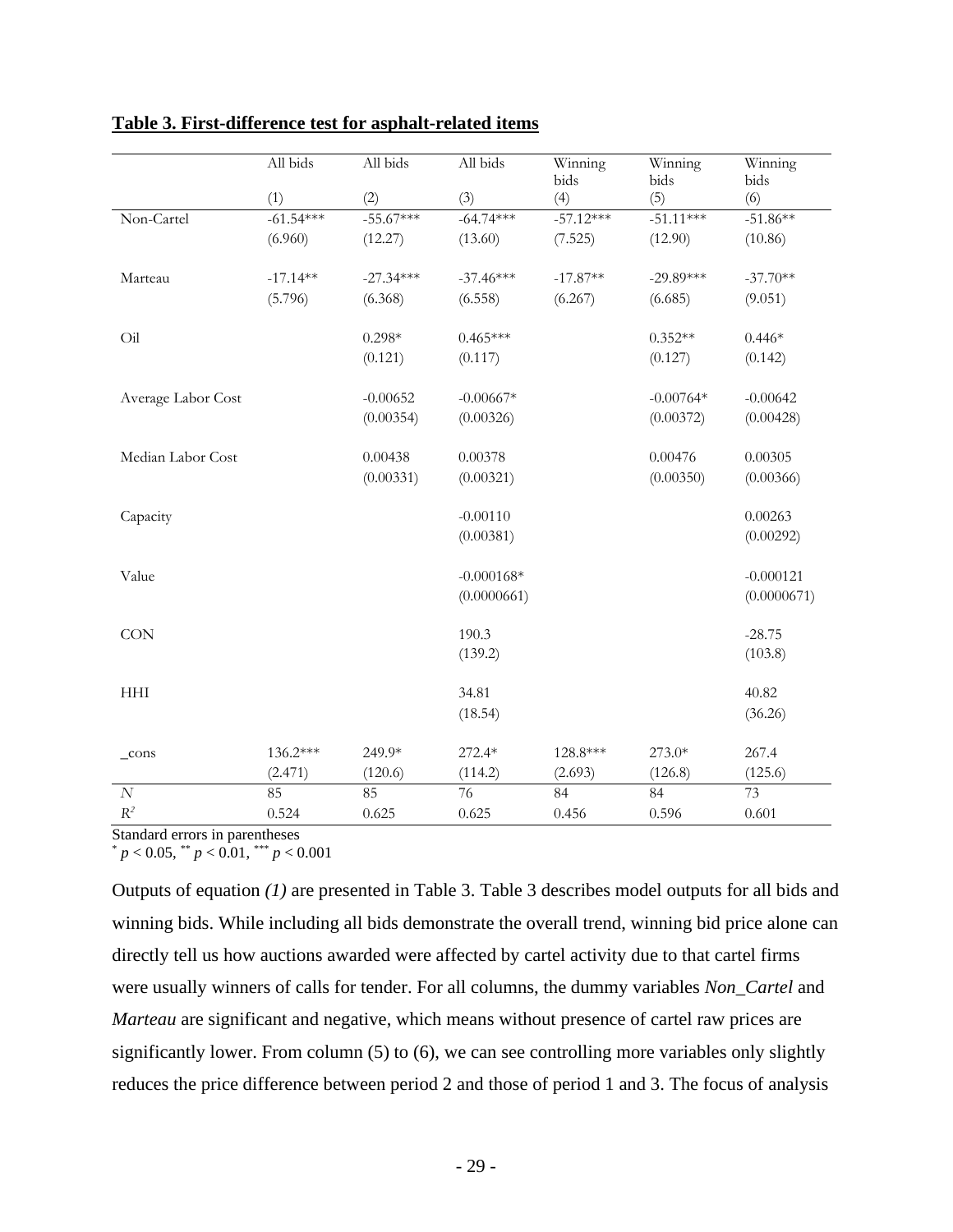lies in column (6), where winning bid price on average per year increased \$51.86/ton. So, during the entire period 2, it cost the Montreal government \$67.79 million more due to cartel. Following the investigation, raw bid price reduced on average \$37.7/ton.

|                             | All bids    | All bids    | All bids     | Winning<br>bids | Winning<br>bids | Winning<br>bids |
|-----------------------------|-------------|-------------|--------------|-----------------|-----------------|-----------------|
|                             | (1)         | (2)         | (3)          | (4)             | (5)             | (6)             |
| Non-Cartel                  | $-63.09***$ | $-51.53***$ | $-61.95***$  | $-57.52***$     | $-49.40***$     | $-51.14***$     |
|                             | (7.007)     | (12.19)     | (14.30)      | (7.670)         | (13.14)         | (14.05)         |
| Marteau                     | $-19.86**$  | $-32.45***$ | $-39.23***$  | $-18.57**$      | $-31.98***$     | $-38.46***$     |
|                             | (6.088)     | (6.745)     | (7.114)      | (6.663)         | (7.251)         | (7.960)         |
| Number of auctions          | $-0.169$    | $-0.229*$   | $-0.0855$    | $-0.0435$       | $-0.0936$       | $-0.0333$       |
|                             | (0.122)     | (0.115)     | (0.130)      | (0.134)         | (0.124)         | (0.138)         |
| Oil                         |             | $0.347**$   | $0.476***$   |                 | $0.372**$       | $0.454***$      |
|                             |             | (0.121)     | (0.119)      |                 | (0.130)         | (0.126)         |
| Average Labor Cost          |             | $-0.00601$  | $-0.00647$   |                 | $-0.00743$      | $-0.00629$      |
|                             |             | (0.00347)   | (0.00329)    |                 | (0.00374)       | (0.00358)       |
| Median Labor Cost           |             | 0.00570     | 0.00421      |                 | 0.00531         | 0.00322         |
|                             |             | (0.00331)   | (0.00329)    |                 | (0.00359)       | (0.00351)       |
| Capacity                    |             |             | $-0.000256$  |                 |                 | 0.00282         |
|                             |             |             | (0.00403)    |                 |                 | (0.00358)       |
| Value                       |             |             | $-0.000173*$ |                 |                 | $-0.000124$     |
|                             |             |             | (0.0000669)  |                 |                 | (0.0000757)     |
| <b>CON</b>                  |             |             | 159.4        |                 |                 | $-34.25$        |
|                             |             |             | (147.5)      |                 |                 | (100.8)         |
| $\mathop{\rm HHI}\nolimits$ |             |             | 30.99        |                 |                 | 37.39           |
|                             |             |             | (19.51)      |                 |                 | (33.39)         |
| $_{\rm cons}$               | 140.9***    | 194.5       | 252.6*       | 130.0***        | 250.2           | 257.8           |
|                             | (4.171)     | (121.4)     | (118.6)      | (4.612)         | (130.7)         | (130.6)         |
| $\cal N$                    | 85          | 85          | 76           | 84              | 84              | 73              |
| $\mathbb{R}^2$              | 0.536       | 0.645       | 0.628        | 0.457           | 0.600           | 0.602           |

#### <span id="page-29-0"></span>**Table 4. DID controlling for the number of auctions**

Standard errors in parentheses

 $p < 0.05$ ,  $\binom{p}{p} < 0.01$ ,  $\binom{p}{p} < 0.001$ 

In Table 4, by controlling number of bids, the period dummies are always robust, except that the values of both dummies have slightly decreased.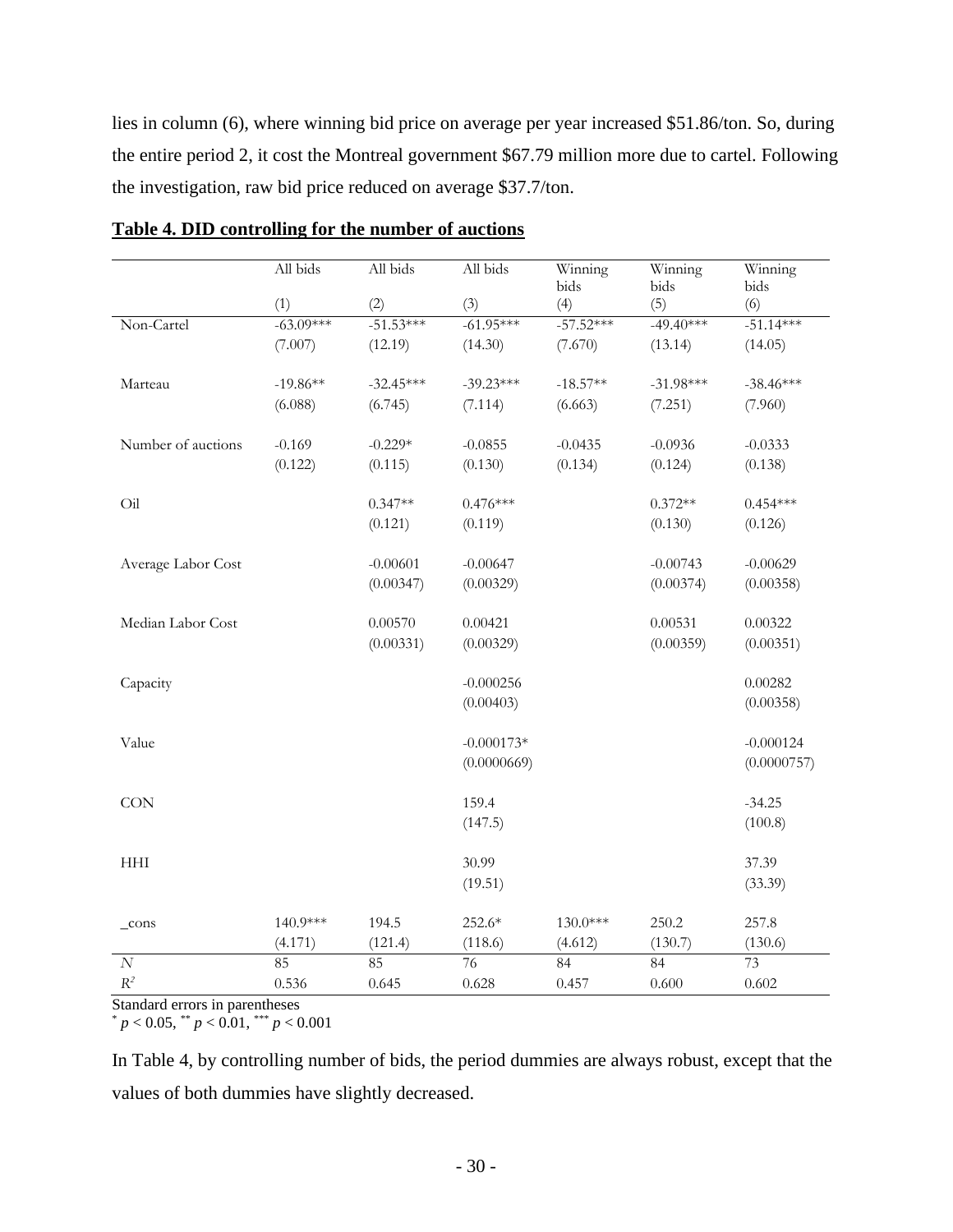#### **Discussion**

<span id="page-30-0"></span>The outcomes of my study show significant relationship between price change and the coordination of price in calls for tender over the course of my sample years. Raw prices are observed to have increased significantly since the start of alleged conspiracy and fell back once the police investigation was launched. The outcomes of test imply cartel members to have made collusive agreements to influence bidding prices and to increase profits. Entry deterrence cannot be tested due to two main reasons. First, names of potential cartel members joining the cartel lately are unknown, nor are their years of participation. Second, the large numbers of bidding firms in the construction market reduces the possibility of any effective entry deterrence. However, the large number of bidders in the market did not guarantee a competitive market condition as shown by study outcomes.

Studying the coordination activities in public market allows the authority to have better knowledge of mechanism of cartel, to assess impact on cost at municipal tenders, and thus to produce effective solutions to solve collusion. Cartel bidders influence calls for tender by coordinating price among them, so to reduce competition within the market. The study points out that cartel firms usually have a considerable high market share and their total market share increases, especially for high value calls for tender, following the creation of the cartel. Despite of the presence of many non-cartel bidders in the market, the high market concentration has reduced the necessary competition in the market. This implies that policymakers need to allocate more resources to permit small and medium firms to have equivalent chance in participation and keep an eye on calls for tender with higher values. In conclusion, more efforts are recommended to put to provide qualified medium and small appropriate opportunities to bid for tenders, while to enhance supervision to reduce large bidders' ability to manipulate bid price by coordination and corruption.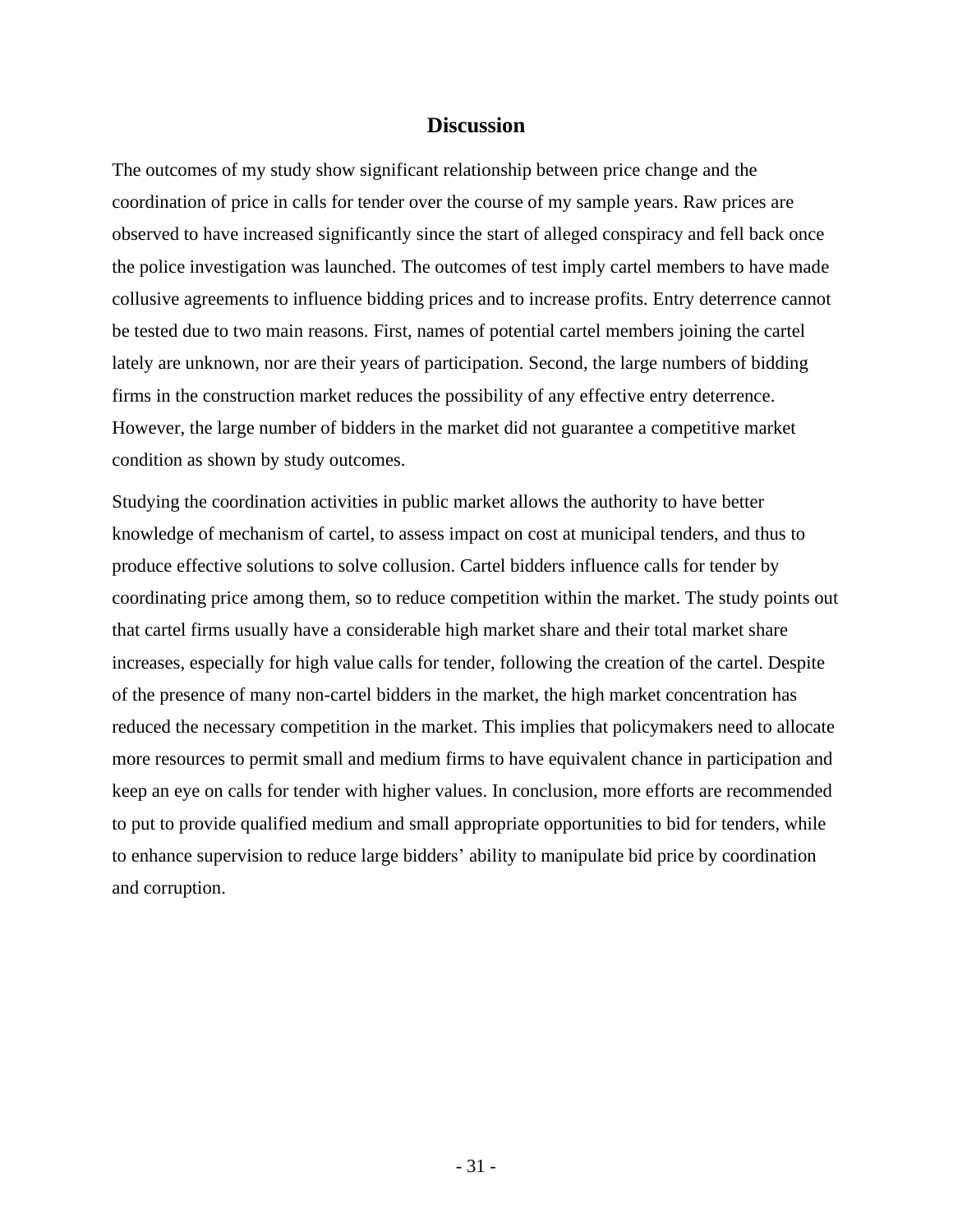#### **References**

- <span id="page-31-0"></span>ACRGTQ. 2014. Mémoire présenté à la Commission d'enquête sur l'octroi et la gestion des contrats publics dans l'industrie de latruction. Mémoire 439P-3349, ACRGTQ
- Athey, S., J. Levin, and E. Seira. 2011. "Comparing Open and Sealed Bid Auctions: Evidence from Timber Auctions," 126 *Quarterly Journal of Economics* 207–57.
- Berry, C. A., Hobbs, B. F., Meroney, W. A., O'Neill, R. P., and Stewart, W. R. 1999. "Understanding how market power can arise in network competition: a game theoretic approach," *Utilities Policy* 8 139–158
- CCQ. 2015. Statisques Annuelles de l'Industrie de la Construction. Annual Statistics Report, CCQ Direction de la recherche et de la documentation.
- CEIC. 2014. Travaux Routiers du MTQ. Market Portrait Report, CEIC.
- Charbonneau, F. and R. Lachance. 2015. Rapport final de la commission d'enquete sur l'octroi et la gestion des contrats publics dans l'industrie de la construction. Technical report, Commission d'enquete sur l'octroi et la gestion des contrats publics dans l'industrie de la construction.
- Chea, Y. K., D., Condorellib, and J., Kim. 2018. "Weak Cartels and Collusion-proof Auctions," *Journal of Economic Theory* 178(2018)398–435
- Clark, R., and J. Houde. 2014. "The Effect Of Explicit Communication On Pricing: Evidence From The Collapse Of A Gasoline Cartel," *The Journal Of Industrial Economics* 0022-1821, Volume LXII No.2
- Clark, R., D. Coviello, J. Gauthier, and A. Shneyerov. 2018. "Bid Rigging and Entry Deterrence in Public Procurement: Evidence from an Investigation into Collusion and Corruption in Quebec," *The Journal of Law, Economics, & Organization*, V34 N3
- Coviello, D. and M. Mariniello. 2014. "Publicity Requirements in Public Procurement," 109 *Journal of Public Economics* 76–100.
- Fabra, N., and J., Toro. 2005. "Price wars and collusion in the Spanish electricity market," *International Journal of Industrial Organization*. 23 155-181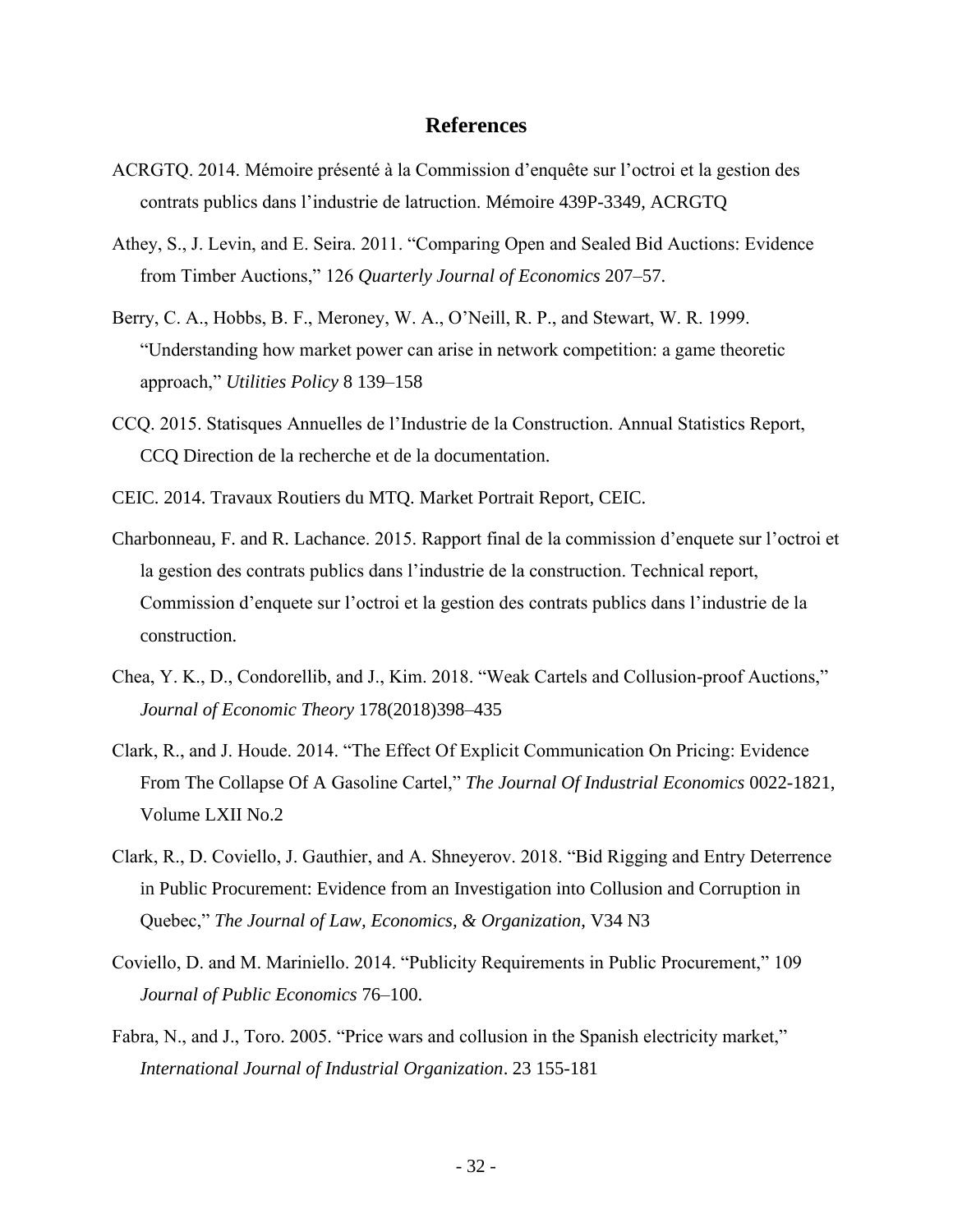- Gentry, M. T., T. Komarova, and P. Schiraldi. 2015. "Simultaneous first-price auctions with preferences over combinations: Identification, estimation and application."
- Graham, D. A., and R. C., Marshall. 1987. "Collusive Bidder Behavior at Single-Object Second-Price and English Auctions," *The Journal of Political Economy* Vol. 95, No. 6., pp. 1217- 1239.
- Green, E. J. and R. H. Porter. 1984. "Noncooperative Collusion under Imperfect Price Information," 52 (1) *Econometrica: Journal of the Econometric Society* 87–100.
- Guerre, E., I. Perrigne, and Q. Vuong. 2000. "Optimal Nonparametric Estimation of First- Price Auctions," 68 (3) *Econometrica* 525–74.
- Harrington, J. E. 2006. "How Do Cartels Operate?" *Foundations and Trends in Microeconomics* 1–105. Vol. 2, No 1
- Kawai, K., and J. Nakabayashi. 2014. "Detecting Large-Scale Collusion in Procurement Auctions".
- Kelly, A. May 23, 2013. Corruption inquiry witness explains how Montreal's asphalt cartel worked. Global News
- Lamothe, S., 2004. "Enrobé Grenu: Incluence du Dosage en Filler et de l'Ajout d'un Sable Roulé sur le Couple Ouvrabilité-Orniérage," ÉTS Thesis.
- Léger, C. November 20, 2006. Analyse de l'offre pour les contrats de travaux donnés par la Ville de Montréal. 38P-486
- Levenstein, M., and V. Y. Suslow. 2006. "What Determines Cartel Success?," 44 *Journal of Economic Literature* 43–95.
- Li, T., and X., Zheng. 2019. "Entry and Competition Effects in First-Price Auctions," *The Review of Economic Studies*. Vol. 76, No. 4, pp. 1397-1429.
- Marshall, R. C., and Marx, L. M. 2007. "Bidder Collusion," *Journal of Economic Theory*. 133  $374 - 402$
- Seres, G. 2017. "Auction cartels and the absence of efficient communication," *International Journal of Industrial Organization*. 52 282-306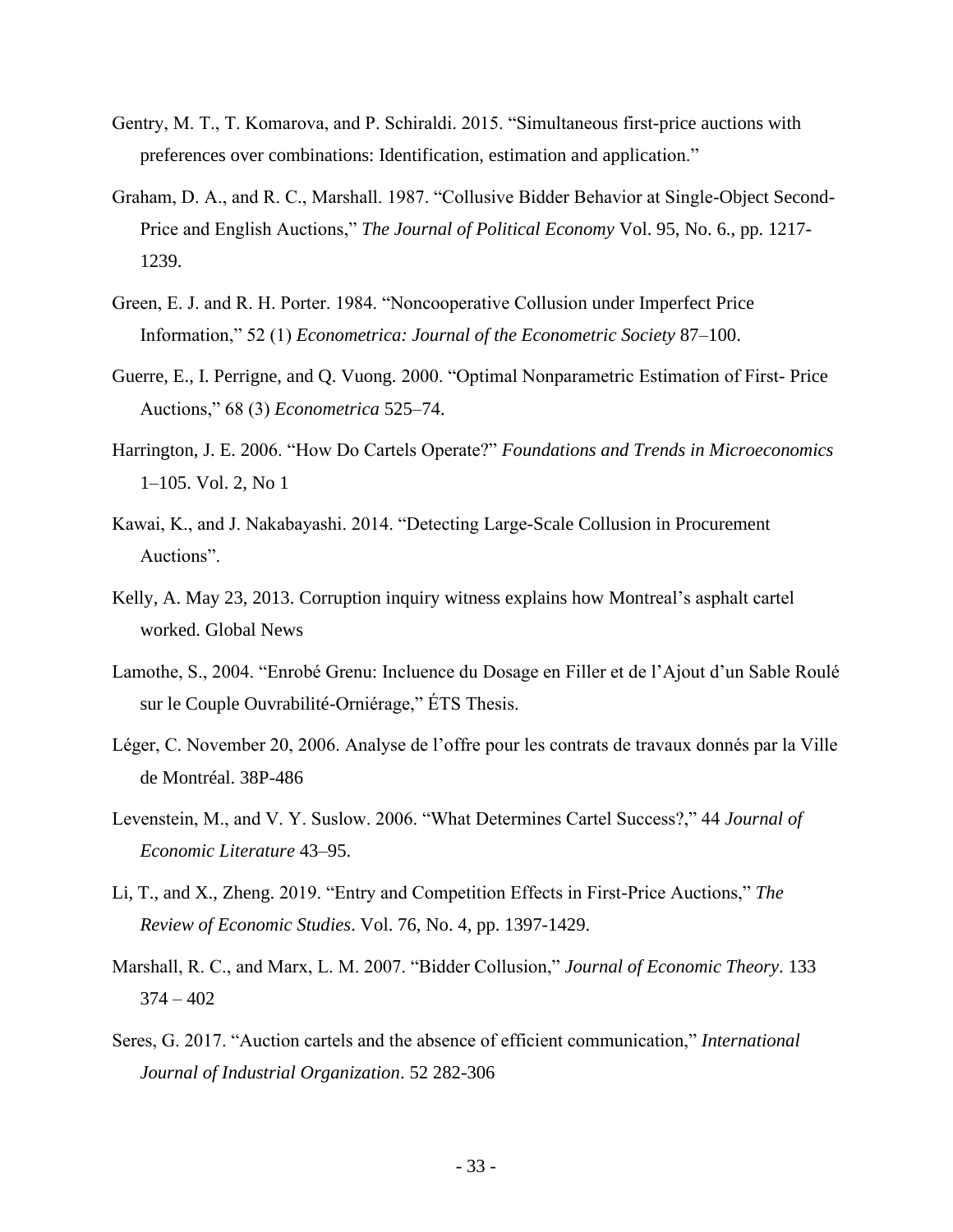- Théorêt, J. November 26, 2012. Testimony from the commission d'enquête sur l'octroi et la gestion des contrats publics dans l'industrie de la construction.
- Von Blanckenburg, K., and A., Geist. 2009. "How Can a Cartel Be Detected?" *International Atlantic Economic Society*. 15:421-436
- Zambito, L. September 27, 2012. Testimony from the commission d'enquête sur l'octroi et la gestion des contrats publics dans l'industrie de la construction.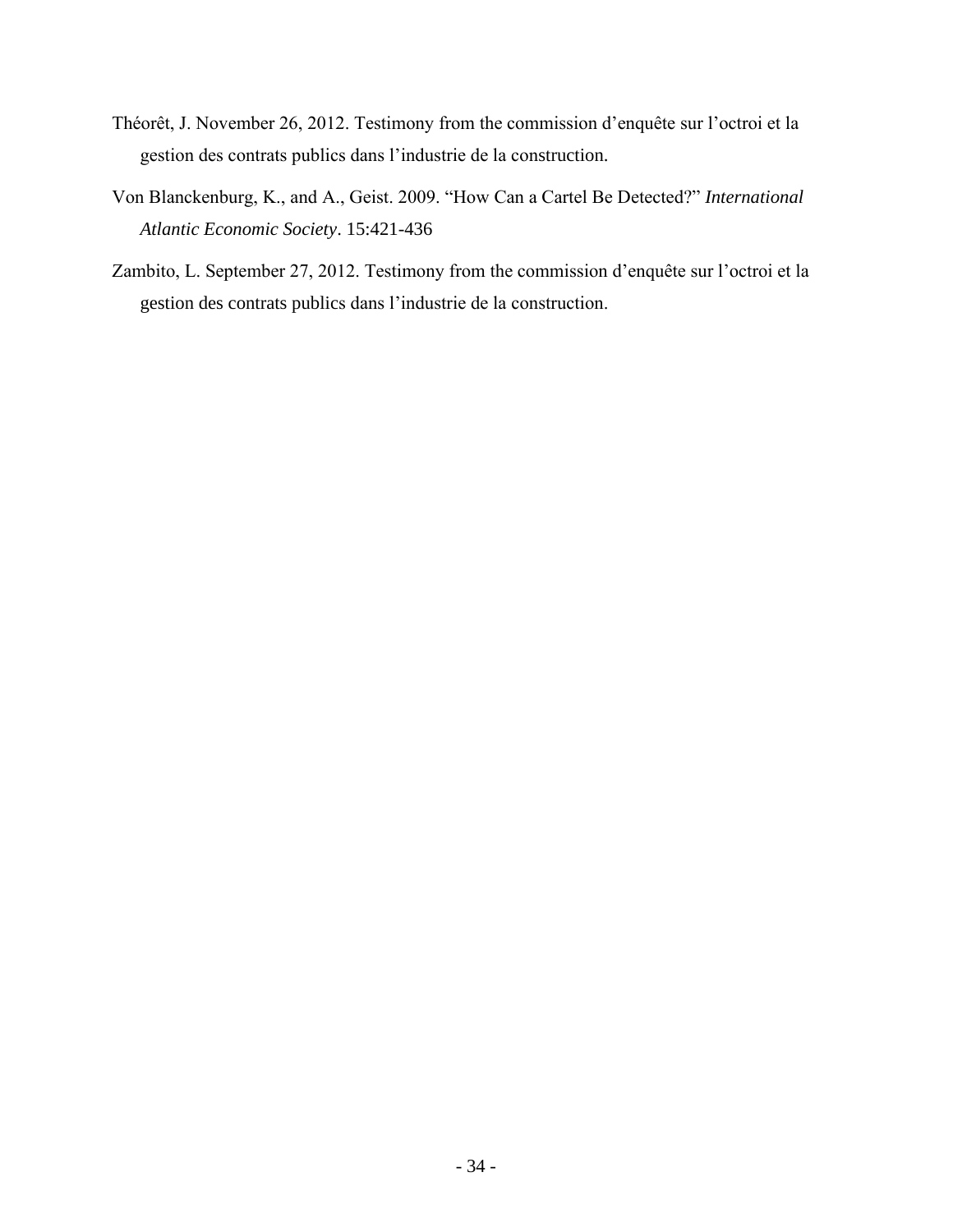# **Appendix A**

<span id="page-34-0"></span>Categorization of asphalts under Formulation LC (Standard 4202) and Formulation Marshall (Standard 4201):

# *Formulation Marshall (Standard 4201) <sup>17</sup>*

| Hot Mix Asphalt (Enrobés bitumineux):                               | EB-20, EB-14, EB-10S, EB-10C, EB-5 |
|---------------------------------------------------------------------|------------------------------------|
| <b>Formulation LC</b> (Standard 4202)                               |                                    |
| Gritted asphalt <i>(Enrobés grenus (EG)</i> ):                      | EG-10, EGA-10, GB-20               |
| Semi-gritted asphalt ( <i>Enrobés semi-grenus</i> ( <i>ESG</i> )) : | ESG-10, ESG-14, ESG-5              |
| Correction asphalt ( <i>Enrobé de correction</i> ):                 | $EC-10$                            |
| Stone matrix asphalt ( <i>Enrobés à matrice de pierre</i> ):        | $SMA-10$                           |
| Asphalt for palliative ( <i>Enrobé pour palliatif</i> ):            | $EGM-10$                           |

<sup>&</sup>lt;sup>17</sup> The English terms are translated based on their French name; their original French name is in the brackets.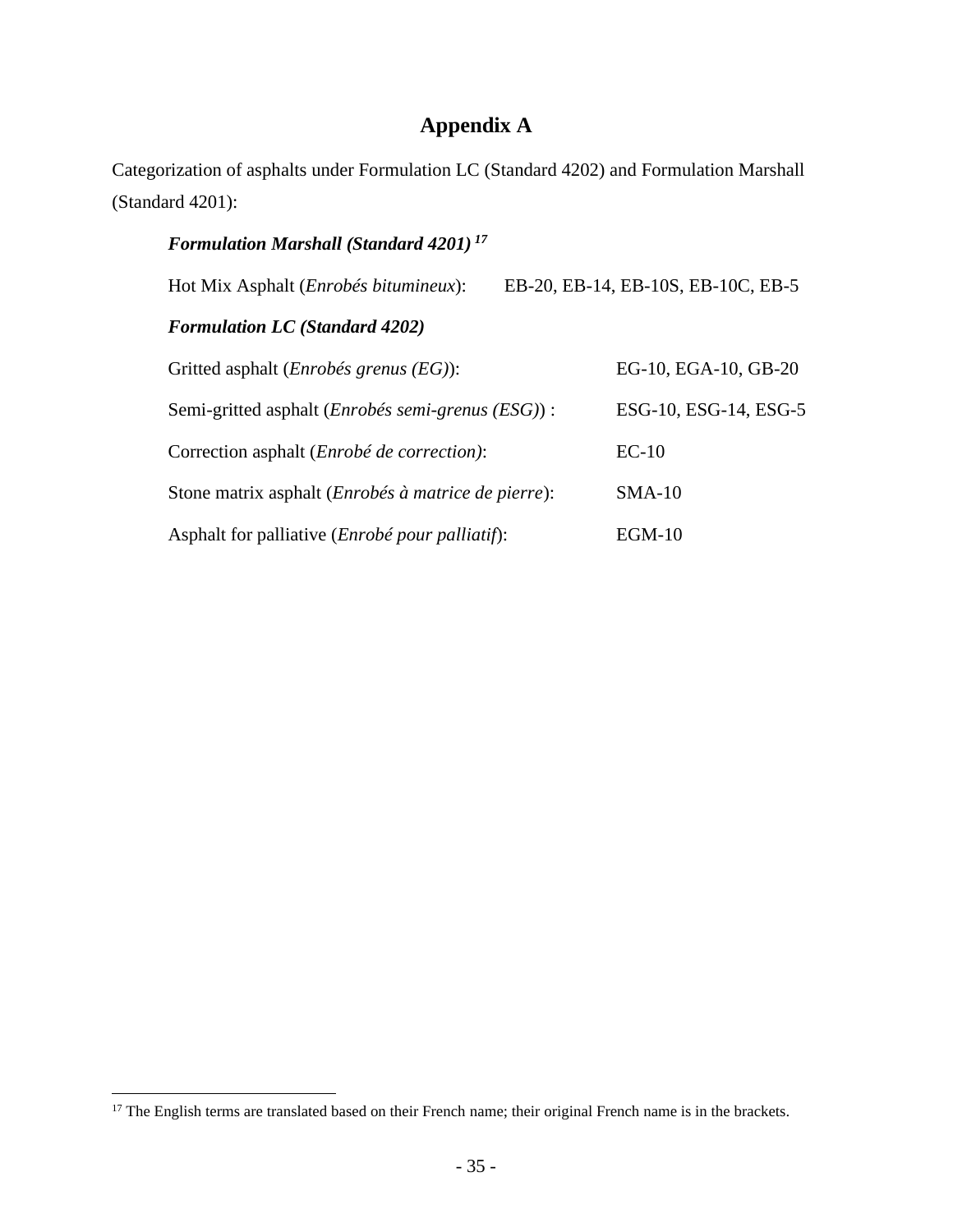#### **Appendix B**

#### **Robustness**

<span id="page-35-1"></span><span id="page-35-0"></span>**Different explanatory variables**: to verify the possibility if project price is associated with the square of potential capacity or value of auctions, I include each variable in  $X_a$  (see Table B2 and B3). By adding square of capacity which controls any non-linear relation between capacity or value and bid price, in column (6) the significance of *Cartel* and *Marteau* dummies declined but still robust. Controlling the square of value does not undermine the robustness of the estimation. I modify control variables to test the robustness under different possible conditions. In Table B1, I stop controlling type and year fixed effects and the results remain robust. In Table B4, eliminating *Con* and *HHI* variables does not affect the significance of outcomes.

**Using contemporary crude oil price**: In the study Clark et al. (2018), they used lagged crude oil price because they believe contemporaneous asphalt price should more likely reflect oil price of previous year. So, I replace contemporaneous crude oil by lagged crude oil price by which means the outcomes remain robust. The rationale behind using a lagged oil price variable lies in the assumption that firms base their price decision on crude oil price quoted in the previous year. However, according to the final investigation rapport (2015), cartel members set price after the OPEC meeting early (around February) in the year. So, contemporary crude oil price is more appropriate for the construction market. The result is shown in Table B5.

When including both contemporary and lagged oil price variable in the model in Table B6, the results become less significant in general but stay significant. Moreover, in column (5) and (6), both *Oil* and *Lagged Oil* variables are insignificant because each of the two variables shares the explanatory power of the other one.

**Different time window**: In Table B7 and B8, I also tested the robustness of results by assuming a different start or end year of the cartel. I found the results are more sensitive in response to start year change than to that of end year. In Table B7, assuming the start year of cartel to be one year later slightly change test results. We can see the absolute values of variable *Non-Cartel* and *Marteau* decrease because the average bid price in 2000 rose 144.72%. So, setting 2001 as the first year of cartel ignores the price surge in 2000. In Table B8, the variable *Non-Cartel* is no longer significant in column since I extend the last year of cartel to 2010 because the decline in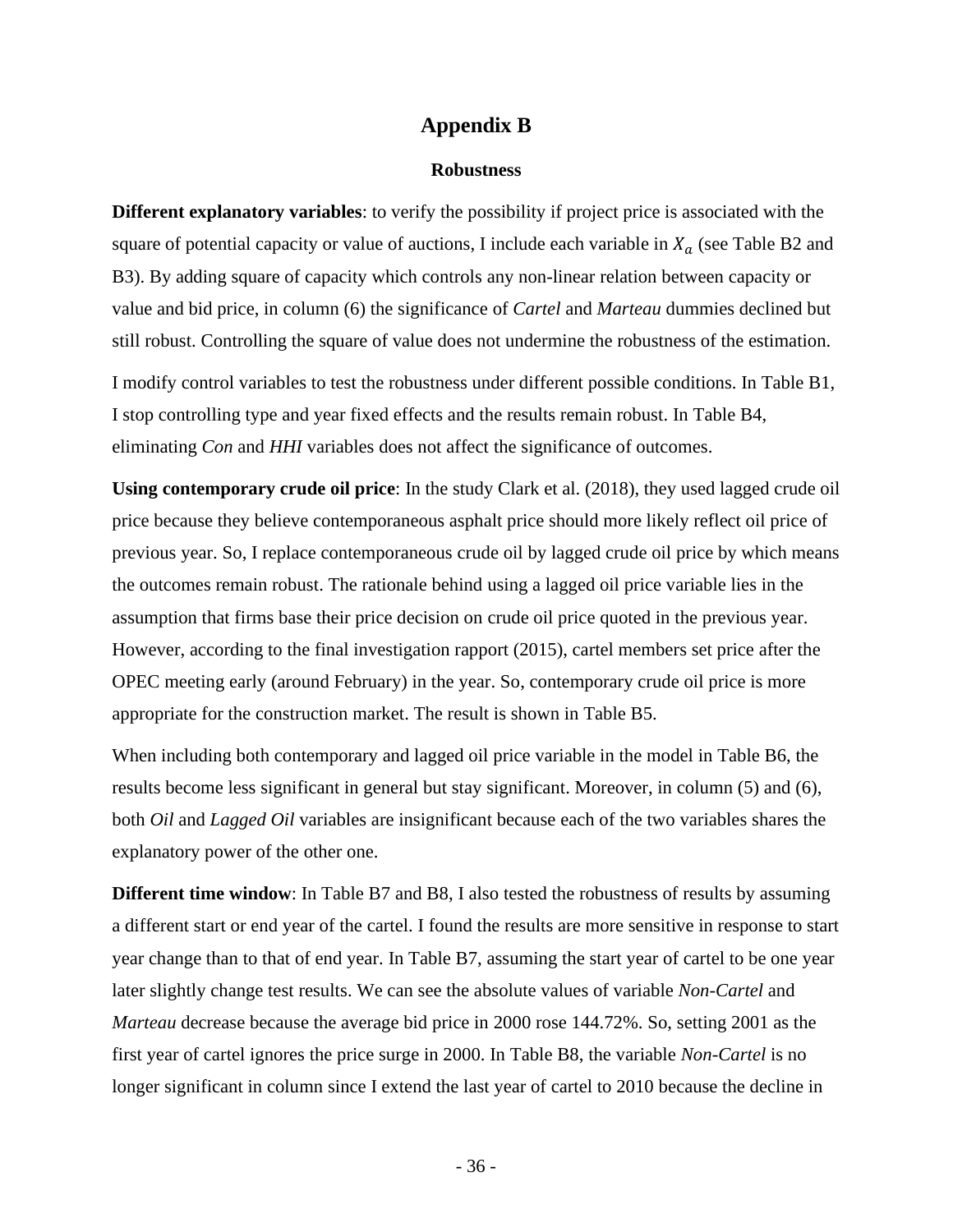raw price in 2010 causes the average price level for the cartel period to decrease considerably, so its difference from pre-cartel price level becomes insignificant. This means the we can say with confidence the coordination of price stopped in 2009, the same year the *Marteau* investigation was launched.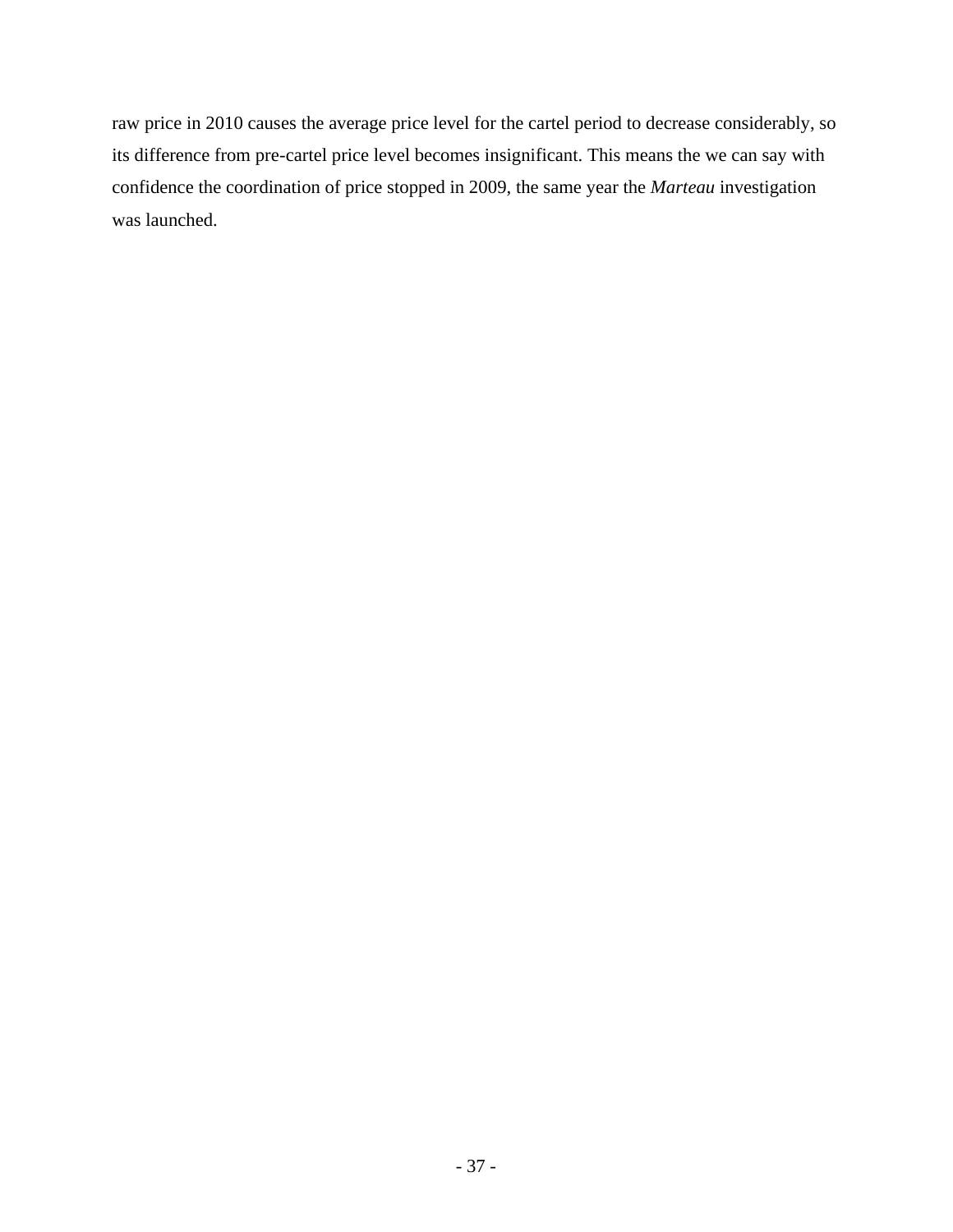|                       | All bids    | All bids       | All bids         | Winning<br>bids | Winning<br>bids | Winning<br>bids |
|-----------------------|-------------|----------------|------------------|-----------------|-----------------|-----------------|
|                       | (1)         | (2)            | (3)              | (4)             | (5)             | (6)             |
| Non-Cartel            | $-60.60***$ | $-55.29***$    | $-55.05***$      | $-59.60***$     | $-53.11***$     | $-51.77***$     |
|                       | (1.224)     | (2.079)        | (2.397)          | (2.201)         | (4.322)         | (4.878)         |
| Marteau               | $-22.91***$ | $-31.58***$    | $-36.19***$      | $-18.61***$     | $-28.08***$     | $-31.59***$     |
|                       | (1.051)     | (1.222)        | (1.246)          | (2.172)         | (2.607)         | (2.690)         |
| Oil                   |             | $0.177***$     | $0.311***$       |                 | $0.227***$      | $0.366***$      |
|                       |             | (0.0200)       | (0.0208)         |                 | (0.0429)        | (0.0443)        |
| Average Labor<br>Cost |             | $-0.00968$ *** | $-0.0104***$     |                 | $-0.00895***$   | $-0.00745***$   |
|                       |             | (0.000622)     | (0.000621)       |                 | (0.00129)       | (0.00129)       |
| Median Labor<br>Cost  |             | $0.00928***$   | $0.00915***$     |                 | $0.00770***$    | $0.00742***$    |
|                       |             | (0.000636)     | (0.000649)       |                 | (0.00124)       | (0.00131)       |
| Capacity              |             |                | $-0.00454***$    |                 |                 | $-0.00312***$   |
|                       |             |                | (0.000161)       |                 |                 | (0.000324)      |
| Value                 |             |                | $-0.0000158$ *** |                 |                 | $-0.0000259**$  |
|                       |             |                | (0.00000414)     |                 |                 | (0.00000837)    |
| <b>CON</b>            |             |                | $-71.02***$      |                 |                 | $-3.020$        |
|                       |             |                | (16.63)          |                 |                 | (29.06)         |
| <b>HHI</b>            |             |                | $-27.12$         |                 |                 | 3.378           |
|                       |             |                | (24.45)          |                 |                 | (40.41)         |
| $_{\rm cons}$         | 137.5***    | 239.4***       | 280.7***         | 131.2***        | 248.3***        | 200.6***        |
|                       | (0.372)     | (20.27)        | (20.31)          | (0.800)         | (42.31)         | (43.12)         |
| $\boldsymbol{N}$      | 16575       | 16575          | 14973            | 3370            | 3370            | 2982            |
| $R^2$                 | 0.141       | 0.172          | 0.203            | 0.184           | 0.224           | 0.200           |

# <span id="page-37-0"></span>**Table B1. Not controlling fixed effect of asphalt type**

Standard errors in parentheses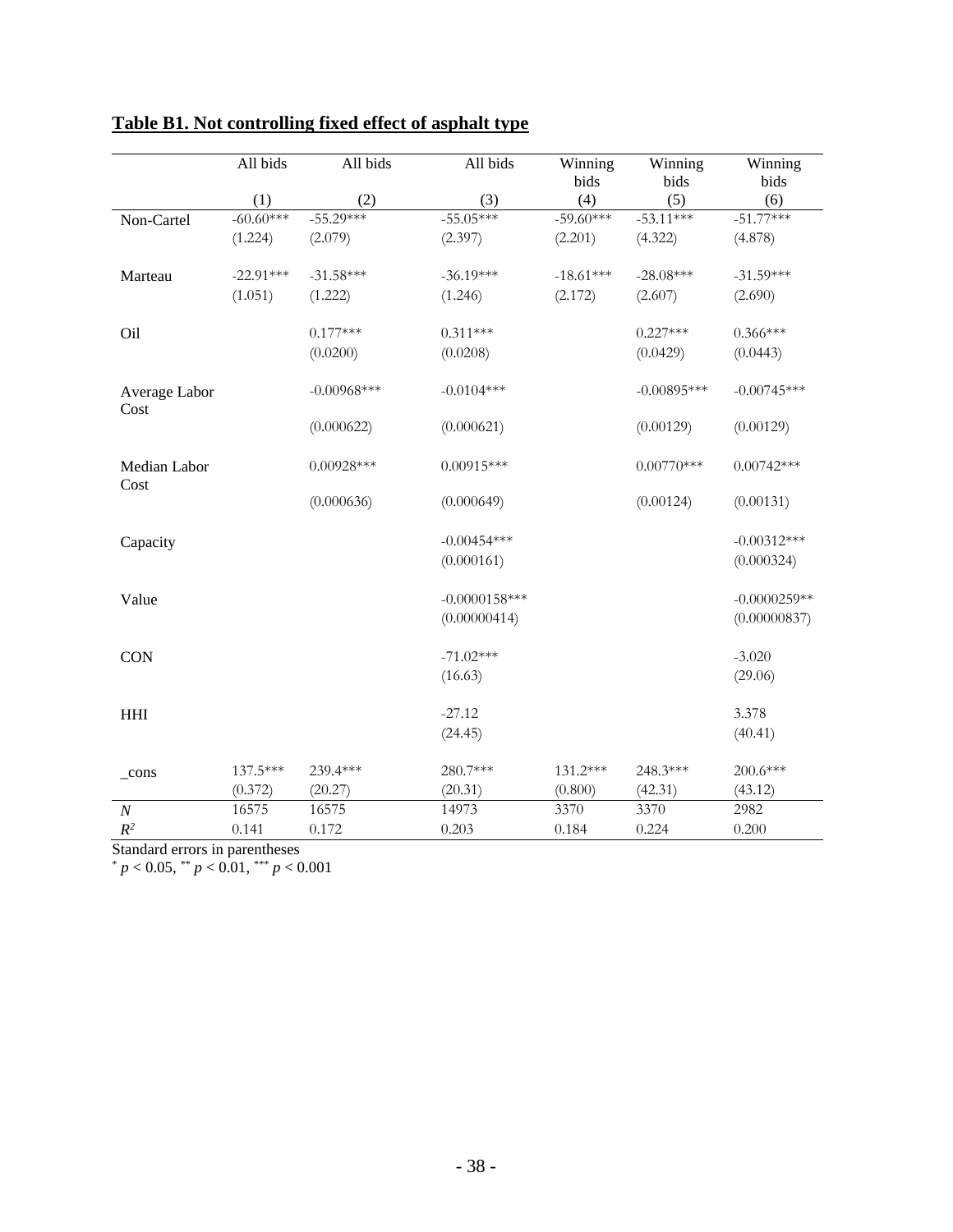|                       | All bids    | All bids     | All bids     | Winning<br>bids | Winning<br>bids | Winning bids      |
|-----------------------|-------------|--------------|--------------|-----------------|-----------------|-------------------|
|                       | (1)         | (2)          | (3)          | (4)             | (5)             | (6)               |
| Non-Cartel            | $-65.23***$ | $-63.72***$  | $-59.01***$  | $-56.87***$     | $-51.08***$     | $-46.98***$       |
|                       | (6.914)     | (10.89)      | (12.34)      | (7.901)         | (12.93)         | (12.57)           |
| Marteau               | $-16.70**$  | $-28.20***$  | $-34.84***$  | $-17.39**$      | $-28.84***$     | $-34.65***$       |
|                       | (5.560)     | (5.579)      | (5.949)      | (6.417)         | (6.775)         | (6.720)           |
| Capacity              | 0.0217      | $0.0274*$    | $0.0416***$  | 0.00546         | 0.0124          | $\boldsymbol{0}$  |
|                       | (0.0123)    | (0.0104)     | (0.0117)     | (0.0117)        | (0.0104)        | $\left( .\right)$ |
| Capacity2             | $-2.833*$   | $-3.729***$  | $-4.896***$  | $-0.586$        | $-1.340$        | $-3.563**$        |
|                       | (1.240)     | (1.058)      | (1.279)      | (1.183)         | (1.052)         | (1.043)           |
| Oil                   |             | $0.339**$    | $0.379***$   |                 | $0.350**$       | $0.450***$        |
|                       |             | (0.107)      | (0.108)      |                 | (0.128)         | (0.110)           |
| Average<br>Labor Cost |             | $-0.00874**$ | $-0.00856**$ |                 | $-0.00847*$     | $-0.00798*$       |
|                       |             | (0.00314)    | (0.00298)    |                 | (0.00381)       | (0.00325)         |
| Median Labor<br>Cost  |             | 0.00494      | 0.00385      |                 | 0.00537         | 0.00372           |
|                       |             | (0.00291)    | (0.00290)    |                 | (0.00354)       | (0.00314)         |
| Value                 |             |              | $-0.0000763$ |                 |                 | $-0.000128$       |
|                       |             |              | (0.0000641)  |                 |                 | (0.0000680)       |
| <b>CON</b>            |             |              | $-2.480$     |                 |                 | $-124.9$          |
|                       |             |              | (135.2)      |                 |                 | (93.65)           |
| <b>HHI</b>            |             |              | 54.18**      |                 |                 | 36.78             |
|                       |             |              | (17.46)      |                 |                 | (27.50)           |
| $_{\rm cons}$         | 209.6***    | 418.7***     | 462.9***     | 141.5***        | $317.5*$        | 387.6**           |
|                       | (27.27)     | (115.4)      | (114.3)      | (26.58)         | (132.7)         | (118.6)           |
| $\boldsymbol{N}$      | 85          | 85           | 76           | 84              | 84              | 73                |
| $\mathbb{R}^2$        | 0.576       | 0.721        | 0.701        | 0.458           | 0.606           | 0.670             |

## <span id="page-38-0"></span>**Table B2. Controlling for square of the capacity**

Standard errors in parentheses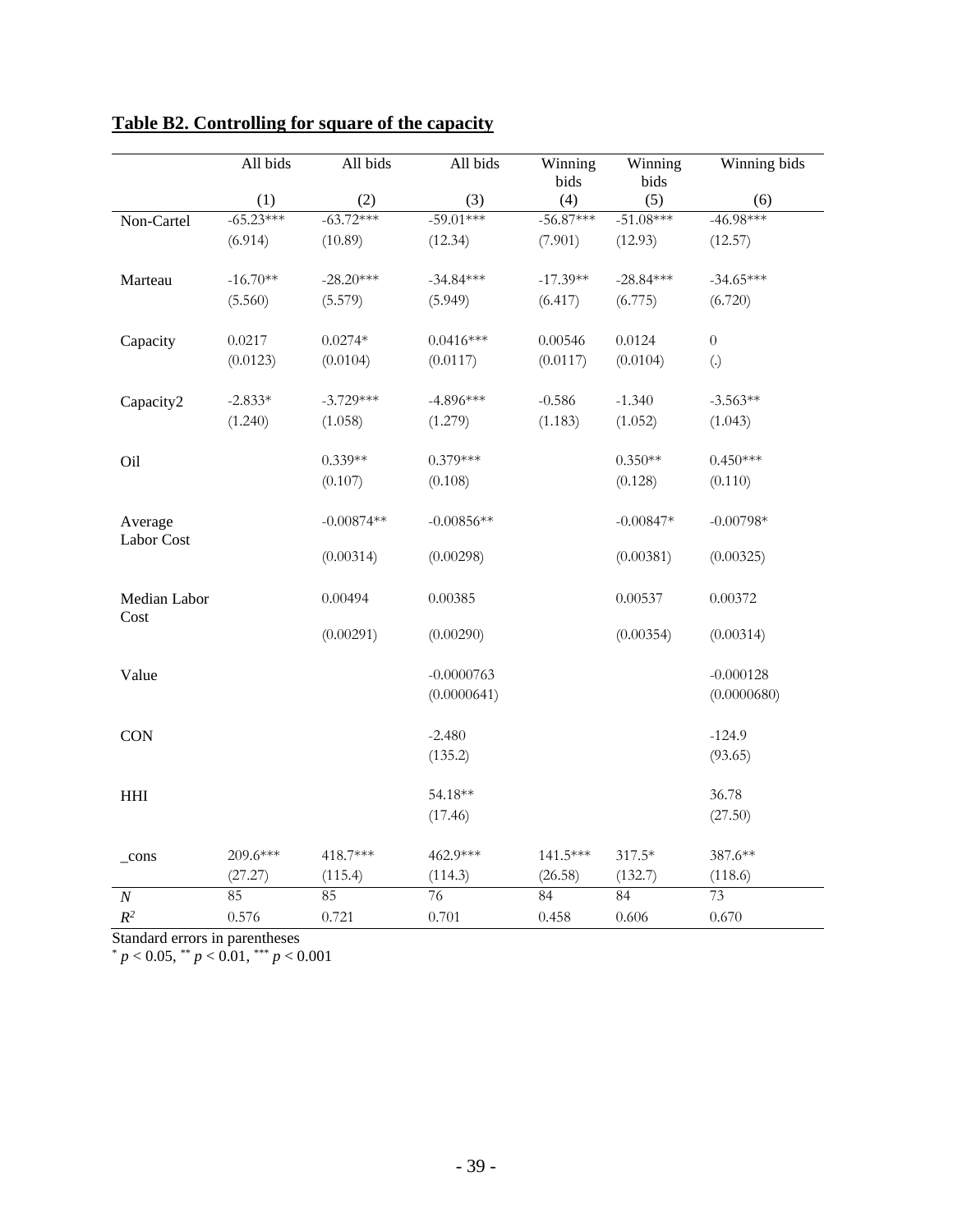|                             | All bids    | All bids    | All bids    | Winning<br>bids | Winning<br>bids | Winning<br>bids |
|-----------------------------|-------------|-------------|-------------|-----------------|-----------------|-----------------|
|                             | (1)         | (2)         | (3)         | (4)             | (5)             | (6)             |
| Non-Cartel                  | $-64.09***$ | $-60.23***$ | $-63.37***$ | $-57.53***$     | $-55.92***$     | $-55.55***$     |
|                             | (7.776)     | (11.60)     | (14.05)     | (8.588)         | (13.68)         | (14.49)         |
| Marteau                     | $-18.57**$  | $-35.45***$ | $-37.11***$ | $-17.97**$      | $-33.70***$     | $-38.01***$     |
|                             | (5.882)     | (6.184)     | (6.654)     | (6.765)         | (7.319)         | (7.296)         |
| Value                       | $-0.000194$ | $-0.000208$ | $-0.000237$ | 0.0000263       | 0.0000231       | 0.00000334      |
|                             | (0.000194)  | (0.000162)  | (0.000174)  | (0.000196)      | (0.000174)      | (0.000179)      |
| Value2                      | 0.0608      | 0.0139      | 0.0419      | $-0.0161$       | $-0.0553$       | $-0.0767$       |
|                             | (0.110)     | (0.0921)    | (0.0967)    | (0.109)         | (0.0977)        | (0.101)         |
| Oil                         |             | $0.435***$  | $0.462***$  |                 | $0.384**$       | $0.451***$      |
|                             |             | (0.115)     | (0.118)     |                 | (0.130)         | (0.121)         |
| Average Labor<br>Cost       |             | $-0.00688*$ | $-0.00666*$ |                 | $-0.00766*$     | $-0.00640$      |
|                             |             | (0.00321)   | (0.00328)   |                 | (0.00372)       | (0.00352)       |
| Median Labor<br>Cost        |             | 0.00417     | 0.00395     |                 | 0.00425         | 0.00250         |
|                             |             | (0.00302)   | (0.00326)   |                 | (0.00357)       | (0.00350)       |
| Capacity                    |             |             | $-0.00117$  |                 |                 | 0.00279         |
|                             |             |             | (0.00384)   |                 |                 | (0.00348)       |
| <b>CON</b>                  |             |             | 190.5       |                 |                 | $-19.33$        |
|                             |             |             | (140.1)     |                 |                 | (98.48)         |
| $\mathop{\rm HHI}\nolimits$ |             |             | 35.11       |                 |                 | 36.19           |
|                             |             |             | (18.68)     |                 |                 | (30.66)         |
| $_{\rm cons}$               | 136.2***    | 273.2*      | $263.5*$    | 130.3***        | 296.4*          | 289.3*          |
|                             | (10.91)     | (111.1)     | (116.8)     | (11.04)         | (130.6)         | (127.2)         |
| $\cal N$                    | 85          | 85          | 76          | 84              | 84              | 73              |
| $R^2$                       | 0.547       | 0.699       | 0.626       | 0.456           | 0.607           | 0.605           |

# <span id="page-39-0"></span>**Table B3. Controlling for square of the value**

Standard errors in parentheses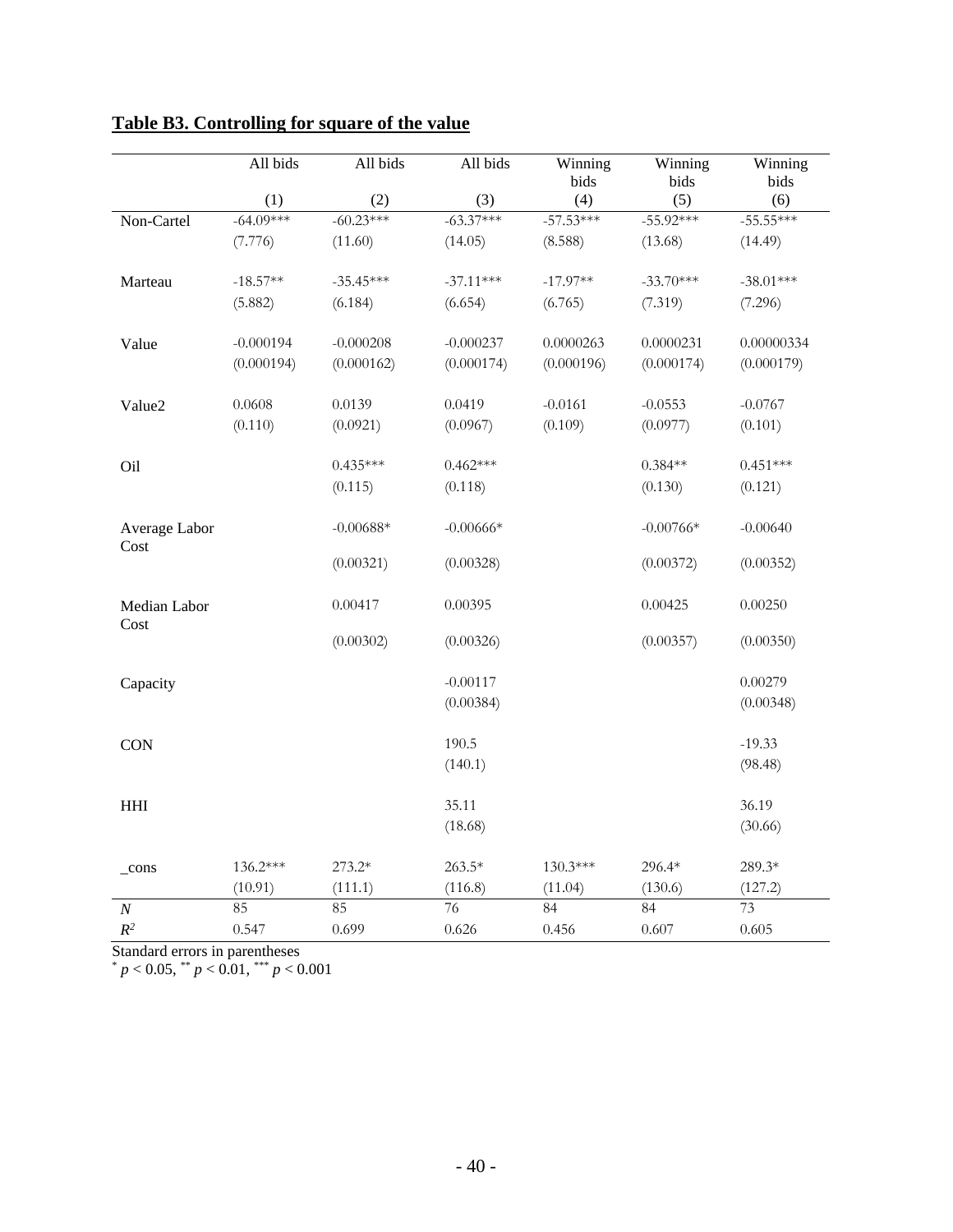|                    | All bids    | All bids    | All bids     | Winning     | Winning     | Winning     |
|--------------------|-------------|-------------|--------------|-------------|-------------|-------------|
|                    |             |             |              | bids        | bids        | bids        |
|                    | (1)         | (2)         | (3)          | (4)         | (5)         | (6)         |
| Non-Cartel         | $-61.54***$ | $-55.67***$ | $-60.43***$  | $-57.12***$ | $-51.11***$ | $-54.82***$ |
|                    | (6.960)     | (12.27)     | (11.20)      | (7.525)     | (12.90)     | (13.16)     |
| Marteau            | $-17.14**$  | $-27.34***$ | $-34.81***$  | $-17.87**$  | $-29.89***$ | $-34.61***$ |
|                    | (5.796)     | (6.368)     | (6.291)      | (6.267)     | (6.685)     | (7.460)     |
| Oil                |             | $0.298*$    | $0.434***$   |             | $0.352**$   | $0.384**$   |
|                    |             | (0.121)     | (0.114)      |             | (0.127)     | (0.129)     |
| Average Labor Cost |             | $-0.00652$  | $-0.00690*$  |             | $-0.00764*$ | $-0.00799*$ |
|                    |             | (0.00354)   | (0.00321)    |             | (0.00372)   | (0.00375)   |
| Median Labor Cost  |             | 0.00438     | 0.00434      |             | 0.00476     | 0.00447     |
|                    |             | (0.00331)   | (0.00303)    |             | (0.00350)   | (0.00351)   |
|                    |             |             |              |             |             |             |
| Capacity           |             |             | $-0.00185$   |             |             | 0.00255     |
|                    |             |             | (0.00357)    |             |             | (0.00345)   |
| Value              |             |             | $-0.000162*$ |             |             | $-0.000101$ |
|                    |             |             | (0.0000625)  |             |             | (0.0000709) |
| $_{cons}$          | $136.2***$  | 249.9*      | $273.5*$     | 128.8***    | $273.0*$    | $293.4*$    |
|                    | (2.471)     | (120.6)     | (109.7)      | (2.693)     | (126.8)     | (128.3)     |
| N                  | 85          | 85          | 85           | 84          | 84          | 84          |
| $R^2$              | 0.524       | 0.625       | 0.700        | 0.456       | 0.596       | 0.608       |

## <span id="page-40-0"></span>**Table B4. Omitting Con and HHI**

Standard errors in parentheses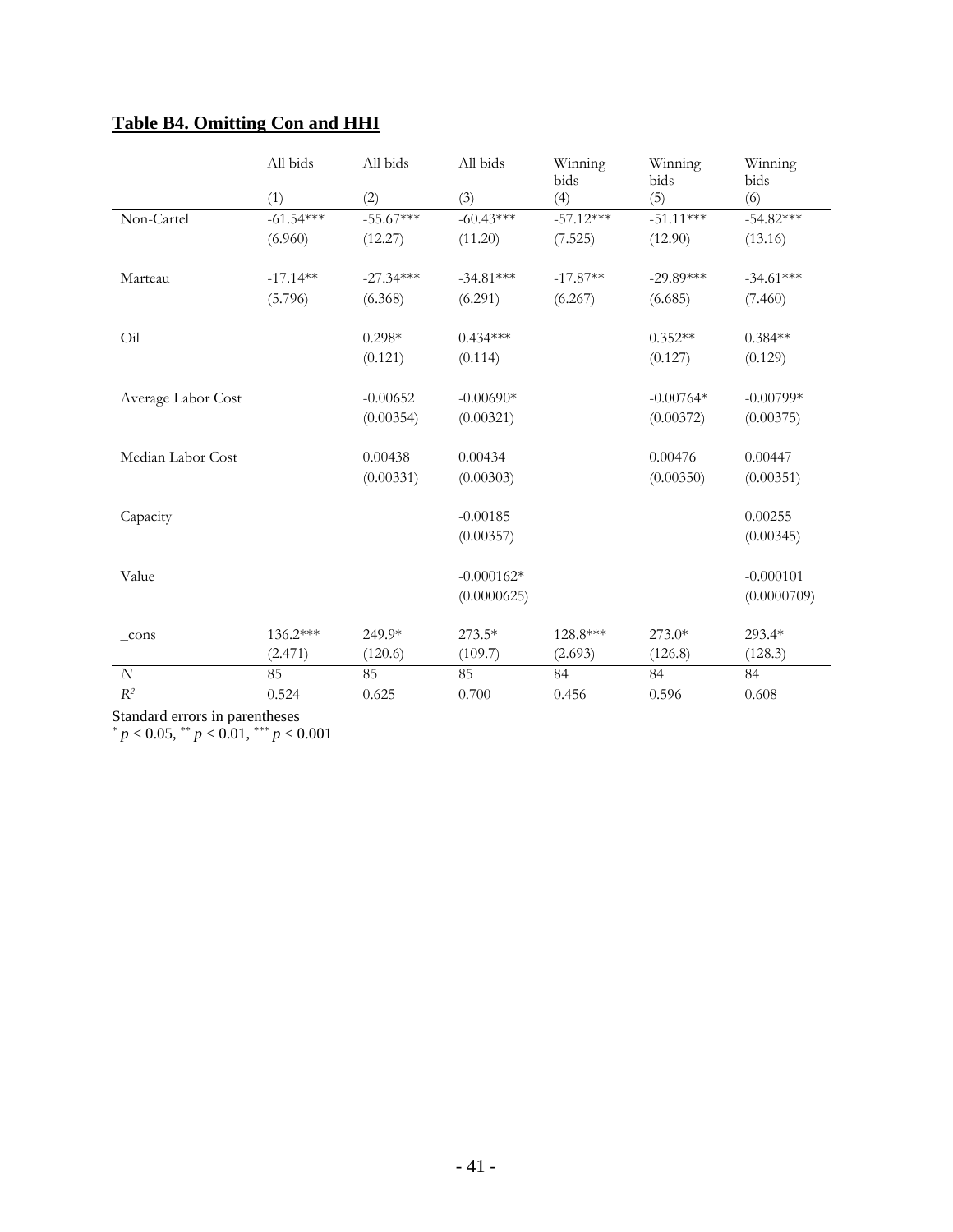|                       | All bids    | All bids    | All bids    | Winning<br>bids | Winning<br>bids | Winning<br>bids |
|-----------------------|-------------|-------------|-------------|-----------------|-----------------|-----------------|
|                       | (1)         | (2)         | (3)         | (4)             | (5)             | (6)             |
| Non-Cartel            | $-61.54***$ | $-51.26***$ | $-60.37***$ | $-57.12***$     | $-52.19***$     | $-48.93***$     |
|                       | (6.960)     | (12.25)     | (13.43)     | (7.525)         | (13.19)         | (13.88)         |
| Marteau               | $-17.14**$  | $-27.40***$ | $-33.01***$ | $-17.87**$      | $-27.92***$     | $-31.81***$     |
|                       | (5.796)     | (5.852)     | (5.653)     | (6.267)         | (6.295)         | (6.464)         |
| Lagged Oil            |             | $0.366**$   | $0.461***$  |                 | $0.342**$       | $0.419***$      |
|                       |             | (0.113)     | (0.103)     |                 | (0.122)         | (0.111)         |
| Average<br>Labor Cost |             | $-0.00518$  | $-0.00591$  |                 | $-0.00741$      | $-0.00592$      |
|                       |             | (0.00350)   | (0.00319)   |                 | (0.00377)       | (0.00354)       |
| Median Labor<br>Cost  |             | 0.00455     | 0.00375     |                 | 0.00503         | 0.00268         |
|                       |             | (0.00341)   | (0.00313)   |                 | (0.00370)       | (0.00340)       |
| Capacity              |             |             | $-0.00295$  |                 |                 | 0.000953        |
|                       |             |             | (0.00370)   |                 |                 | (0.00345)       |
| Value                 |             |             | $-0.000120$ |                 |                 | $-0.0000651$    |
|                       |             |             | (0.0000620) |                 |                 | (0.0000720)     |
| <b>CON</b>            |             |             | 159.1       |                 |                 | $-51.61$        |
|                       |             |             | (133.8)     |                 |                 | (96.55)         |
| <b>HHI</b>            |             |             | 32.56       |                 |                 | 36.89           |
|                       |             |             | (18.01)     |                 |                 | (29.92)         |
| $_{\rm cons}$         | 136.2***    | 190.1       | 248.0*      | 128.8***        | 258.6           | 263.2*          |
|                       | (2.471)     | (121.8)     | (111.0)     | (2.693)         | (131.3)         | (123.0)         |
| $\boldsymbol{N}$      | 85          | 81          | 76          | 84              | $\overline{80}$ | 73              |
| $R^2$                 | 0.524       | 0.568       | 0.646       | 0.456           | 0.531           | 0.604           |

# <span id="page-41-0"></span>**Table B5. Controlling for the lagged price of crude oil**

Standard errors in parentheses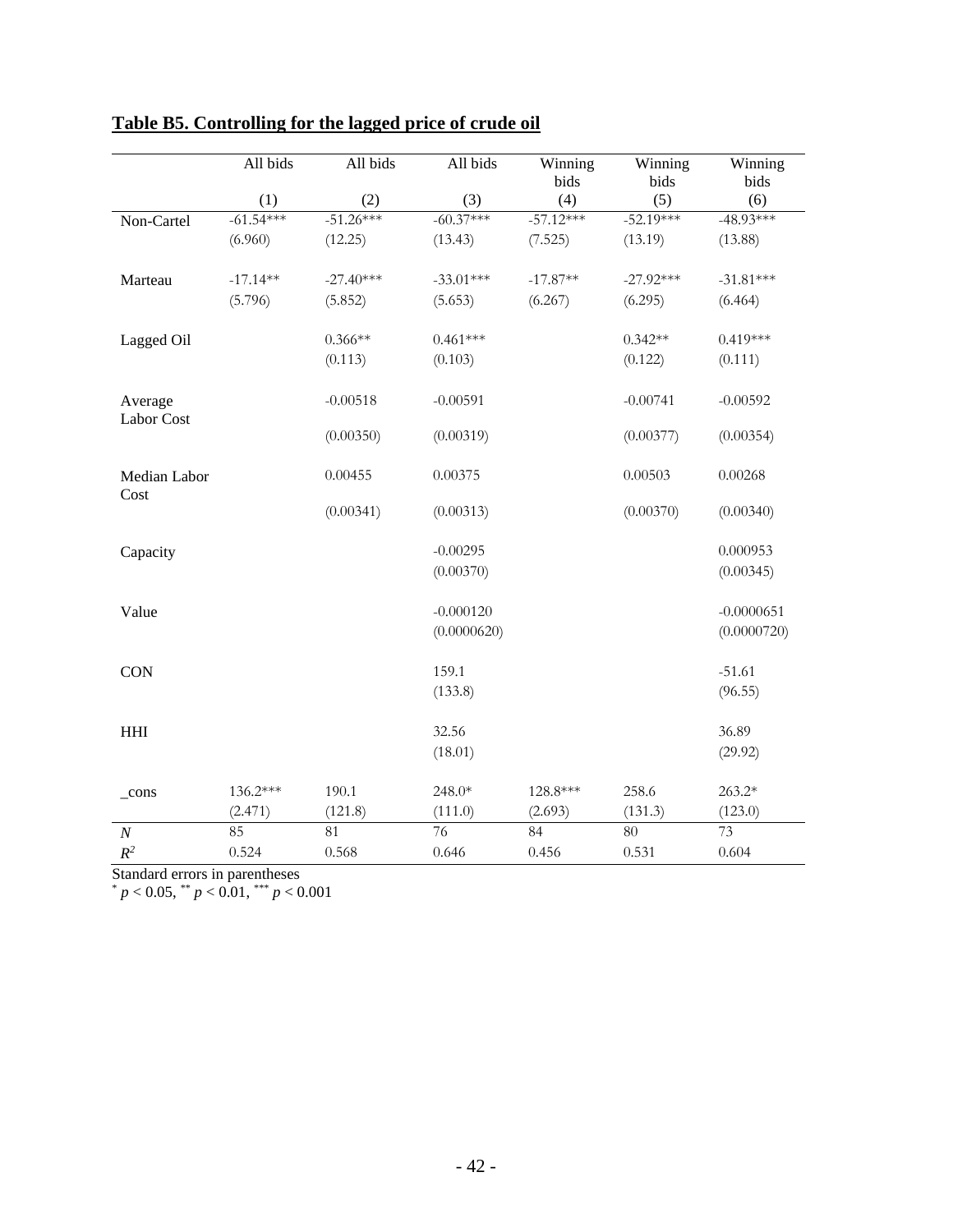|                       | All bids    | All bids    | All bids     | Winning<br>bids | Winning<br>bids | Winning<br>bids |
|-----------------------|-------------|-------------|--------------|-----------------|-----------------|-----------------|
|                       | (1)         | (2)         | (3)          | (4)             | (5)             | (6)             |
| Non-Cartel            | $-61.54***$ | $-49.48***$ | $-57.81***$  | $-57.12***$     | $-47.49***$     | $-45.48**$      |
|                       | (6.960)     | (12.85)     | (13.37)      | (7.525)         | (13.71)         | (13.83)         |
| Marteau               | $-17.14**$  | $-28.57***$ | $-37.59***$  | $-17.87**$      | $-31.01***$     | $-37.12***$     |
|                       | (5.796)     | (6.356)     | (6.300)      | (6.267)         | (6.775)         | (7.131)         |
| Oil                   |             | 0.0789      | 0.232        |                 | 0.208           | 0.260           |
|                       |             | (0.161)     | (0.148)      |                 | (0.172)         | (0.157)         |
| Lagged Oil            |             | $0.317*$    | $0.326*$     |                 | 0.212           | 0.260           |
|                       |             | (0.152)     | (0.134)      |                 | (0.162)         | (0.146)         |
| Average Labor<br>Cost |             | $-0.00483$  | $-0.00492$   |                 | $-0.00648$      | $-0.00490$      |
|                       |             | (0.00360)   | (0.00321)    |                 | (0.00384)       | (0.00355)       |
| Median Labor<br>Cost  |             | 0.00456     | 0.00371      |                 | 0.00507         | 0.00283         |
|                       |             | (0.00343)   | (0.00309)    |                 | (0.00369)       | (0.00335)       |
| Capacity              |             |             | $-0.00218$   |                 |                 | 0.00174         |
|                       |             |             | (0.00368)    |                 |                 | (0.00344)       |
| Value                 |             |             | $-0.000149*$ |                 |                 | $-0.0000987$    |
|                       |             |             | (0.0000639)  |                 |                 | (0.0000737)     |
| <b>CON</b>            |             |             | 190.3        |                 |                 | $-35.73$        |
|                       |             |             | (133.7)      |                 |                 | (95.61)         |
| <b>HHI</b>            |             |             | 33.84        |                 |                 | 36.60           |
|                       |             |             | (17.81)      |                 |                 | (29.48)         |
| $_{\rm cons}$         | 136.2***    | 173.7       | 202.9        | 128.8***        | 215.2           | 211.6           |
|                       | (2.471)     | (127.0)     | (113.4)      | (2.693)         | (135.7)         | (125.1)         |
| $\cal N$              | 85          | 81          | 76           | 84              | 80              | 73              |
| $R^2$                 | 0.524       | 0.570       | 0.660        | 0.456           | 0.541           | 0.623           |

### <span id="page-42-0"></span>**Table B6. Controlling for the contemporaneous and lagged price of crude oil**

Standard errors in parentheses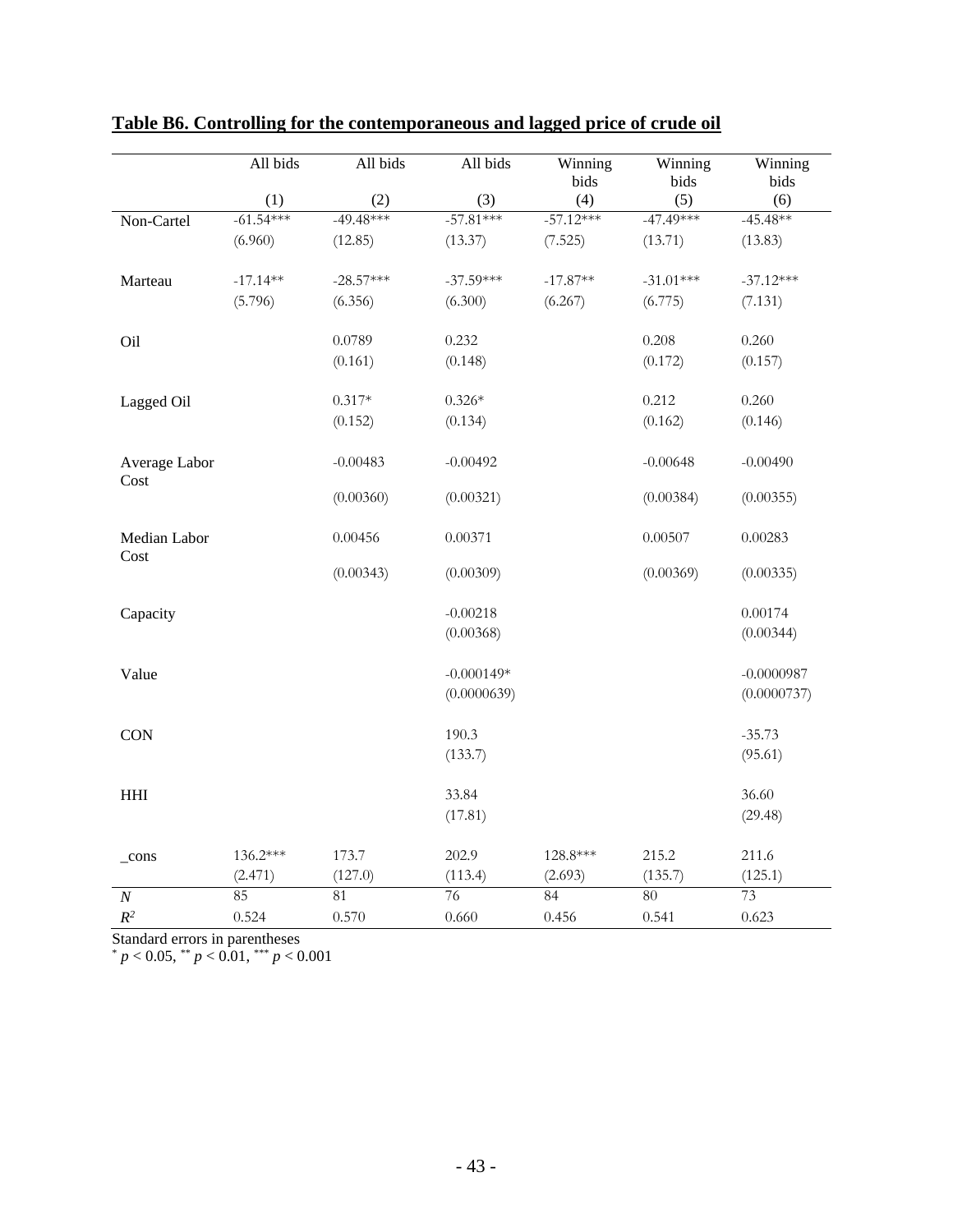|                      | All bids    | All bids    | All bids        | Winning<br>bids | Winning<br>bids | Winning<br>bids |
|----------------------|-------------|-------------|-----------------|-----------------|-----------------|-----------------|
|                      | (1)         | (2)         | (3)             | (4)             | (5)             | (6)             |
| Non-Cartel           | $-56.92***$ | $-43.00***$ | $-45.93***$     | $-53.25***$     | $-38.32***$     | $-38.42***$     |
|                      | (5.663)     | (8.522)     | (7.422)         | (6.189)         | (9.086)         | (8.111)         |
| Marteau              | $-19.42***$ | $-29.42***$ | $-35.60***$     | $-20.05**$      | $-31.98***$     | $-36.25***$     |
|                      | (5.432)     | (6.063)     | (6.030)         | (5.937)         | (6.453)         | (6.907)         |
| Oil                  |             | $0.330**$   | $0.385***$      |                 | $0.390**$       | $0.404***$      |
|                      |             | (0.110)     | (0.110)         |                 | (0.117)         | (0.114)         |
| Average Labor        |             | $-0.00165$  | $-0.00317$      |                 | $-0.00310$      | $-0.00208$      |
| Cost                 |             | (0.00308)   | (0.00281)       |                 | (0.00329)       | (0.00298)       |
| Median Labor<br>Cost |             | 0.00281     | 0.000741        |                 | 0.00346         | $-0.000307$     |
|                      |             | (0.00330)   | (0.00304)       |                 | (0.00354)       | (0.00338)       |
| Capacity             |             |             | $-0.00445$      |                 |                 | $-0.000860$     |
|                      |             |             | (0.00347)       |                 |                 | (0.00321)       |
| Value                |             |             | $-0.000146*$    |                 |                 | $-0.0000852$    |
|                      |             |             | (0.0000600)     |                 |                 | (0.0000683)     |
| <b>CON</b>           |             |             | $-77.54$        |                 |                 | $-148.6$        |
|                      |             |             | (111.9)         |                 |                 | (87.28)         |
| <b>HHI</b>           |             |             | 32.55           |                 |                 | 39.56           |
|                      |             |             | (17.00)         |                 |                 | (28.42)         |
| $_{\rm cons}$        | 138.8***    | 102.9       | $241.4*$        | 131.3***        | 130.1           | 207.8*          |
|                      | (2.387)     | (90.65)     | (97.33)         | (2.630)         | (96.59)         | (103.5)         |
| $\cal N$             | 85          | 85          | $\overline{76}$ | 84              | 84              | $\overline{73}$ |
| $R^2$                | 0.586       | 0.644       | 0.685           | 0.517           | 0.606           | 0.641           |

# <span id="page-43-0"></span>**Table B7. DID with cartel period from 2001 to 2009**

Standard errors in parentheses